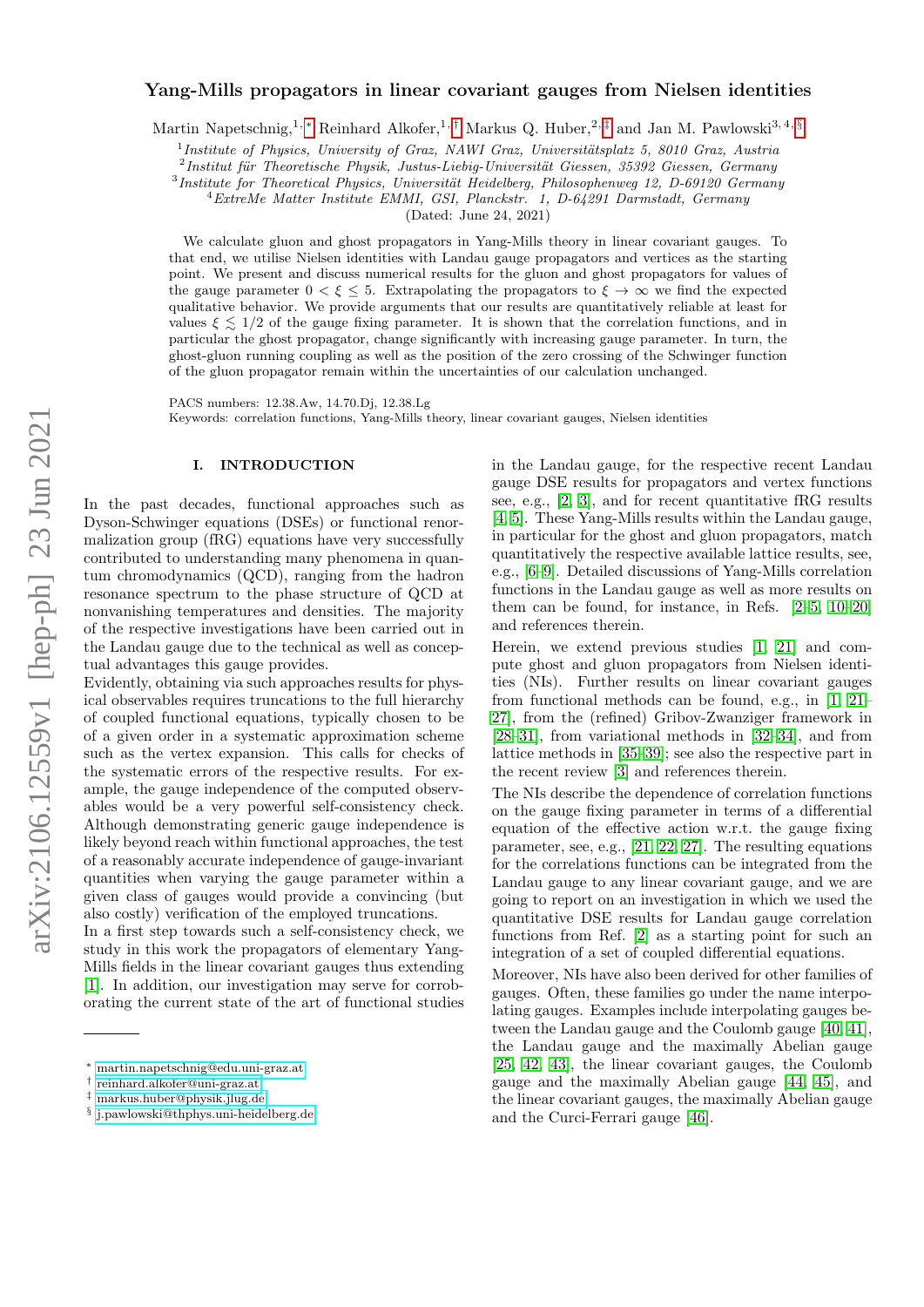This article is structured as follows. In the next section, we introduce the correlation functions and their functional equations. In Sec. [III,](#page-2-0) the setup including truncations is presented and discussed. Sec. [IV](#page-4-0) contains the results, and we conclude in Sec. [V](#page-8-0) with a summary. Several appendices contain technicalities including discussions of the RG and UV properties of the equations and the model parameter dependence of the solution.

# II. CORRELATION FUNCTIONS AND THEIR NIELSEN IDENTITIES

As usual in functional approaches it is assumed that a Wick rotation to Euclidean space has been performed. The Lagrangian density of Yang-Mills theory in linear covariant gauges is then given by

$$
\mathcal{L} = \mathcal{L}_{\text{YM}} + \mathcal{L}_{\text{gf}}\,,\tag{1}
$$

with

$$
\mathcal{L}_{\text{YM}} = \frac{1}{4} F_{\mu\nu}^a F_{\mu\nu}^a ,
$$
\n
$$
F_{\mu\nu}^a = \partial_\mu A_\nu^a - \partial_\nu A_\mu^a - g f^{abc} A_\mu^b A_\nu^c ,
$$
\n
$$
\mathcal{L}_{\text{gf}} = s \left( \overline{c}^a \partial_\mu A_\mu^a - i \frac{\xi}{2} \overline{c}^a b^a \right) .
$$
\n(2)

The fields are the gluon field  $A^a_\mu$ , the ghost field  $c^a$ , the anti-ghost field  $\bar{c}^a$  and the Nakanishi-Lautrup field b a . The Nakanishi-Lautrup fields are introduced via the Becchi-Rouet-Stora-Tyutin (BRST) transformation [\[47,](#page-12-12) [48\]](#page-12-13), denoted by s, and given by

$$
s A^a_\mu = -D^{ab}_\mu c^b,
$$
  
\n
$$
s c^a = -\frac{1}{2} g f^{abc} c^b c^c,
$$
  
\n
$$
s \bar{c}^a = i b^a,
$$
  
\n
$$
s b^a = 0,
$$
\n(3)

where

$$
D_{\mu}^{ab} = \delta^{ab}\partial_{\mu} + g f^{abc}A_{\mu}^{c}, \qquad (4)
$$

is the covariant derivative in the adjoint representation. Then, the gauge fixing part of the Lagrangian reads explicitly

$$
\mathcal{L}_{\rm gf} = i \, b^a \, \partial_\mu A^a_\mu - \overline{c}^a \, \partial_\mu (-D^{ab}_\mu c^b) - \frac{i}{2} \chi \, \overline{c}^a \, b^a \,, \quad (5)
$$

where  $\chi = s \xi$  was introduced as the BRST transformation of the gauge fixing parameter  $\xi$ .

The BRST transformations are nonlinear for the gluon and ghost fields. We are going to work with the Batalin-Vilkovsky (BV) or antifield formalism, see, e.g., [\[49–](#page-12-14)[52\]](#page-12-15), and introduce sources, called antifields, for them,

$$
\mathcal{L}_{\rm BV} = -A_{\mu}^{*a} s A_{\mu}^a - c^{a*} s c^a
$$

$$
=A_{\mu}^{*a}D_{\mu}^{ab}c^{b} + \frac{g}{2}f^{abc}c^{*a}c^{b}c^{c}.
$$
 (6)

In  $\mathcal{L}_{\rm BV}$ , additional vertices appear that contain an antifield  $A^*$  or  $c^*$  and are hence called antifield vertices.

In the Landau gauge, it is sufficient to consider the completely transverse part of the dressing functions as they form a closed system [\[5,](#page-11-4) [12\]](#page-11-14), and we split the gluon propagator into a transverse and longitudinal part written as

$$
D_{\mu\nu}^{ab}(p) = \delta^{ab} D_{\mu\nu}(p) = \delta^{ab} (D_{\mu\nu}^{T}(p) + D_{\mu\nu}^{L}(p)),
$$
  
\n
$$
D_{\mu\nu}^{T}(p) = P_{\mu\nu}(p) \frac{Z(p^{2})}{p^{2}},
$$
  
\n
$$
D_{\mu\nu}^{L}(p) = \frac{p_{\mu}p_{\nu}}{p^{2}} \frac{Z^{L}(p^{2})}{p^{2}},
$$
\n(7)

where  $P_{\mu\nu}(p) = g_{\mu\nu} - p_{\mu}p_{\nu}/p^2$  is the transverse projection operator. The Slavnov-Taylor identity (STI) for the gluon propagator enforces its longitudinal dressing function to be constant,  $Z^{L}(p^{2}) = \xi$ , i.e., all quantum corrections are transverse. Correspondingly, in the Landau gauge,  $\xi = 0$ , the gluon propagator is proportional to a transverse projection operator. For  $\xi > 0$ , this is no longer true and also the trivial longitudinal part enters. The ghost has only one dressing function,

$$
D_G^{ab}(p) = -\delta^{ab} \frac{G(p^2)}{p^2}.
$$
 (8)

The ghost-gluon vertex can be conveniently split into a transverse and a longitudinal part,

$$
\Gamma_{A^a_\mu \bar{c}^b c^c}(k; p, q) = -ig f^{abc} \Big( D^{A\bar{c}c, T}(k; p, q) P_{\mu\nu}(k) p_\nu + D^{A\bar{c}c, L}(k; p, q) k_\mu \Big).
$$
 (9)

We use a compact notation where the subscripts denote the fields with indices corresponding to the momentum arguments. The tree-level expression is, respectively,  $D^{A\bar{c}c,T}(k;p,q) = 1$  and  $D^{A\bar{c}c,L}(k;p,q) = p \cdot k/k^2$ . For the three-gluon vertex we only use a dressed tree-level tensor, thereby neglecting components which are sub-leading [\[53\]](#page-12-16),

$$
\Gamma_{A^a_\mu A^b_\nu A^c_\rho}(p,q,r) = ig f^{abc} C^{AAA}(p,q,r)
$$
  
 
$$
\times \left[ (p-q)_{\rho} g_{\mu\nu} + (q-r)_{\mu} g_{\nu\rho} + (r-p)_{\nu} g_{\mu\rho} \right].
$$
 (10)

The NI encodes the dependence of the effective action Γ on the gauge fixing parameter  $\xi$  and reads

<span id="page-1-0"></span>
$$
\frac{\partial \Gamma}{\partial \xi} \chi = \int dx \left( \frac{\delta \Gamma}{\delta A^a_\mu} \frac{\delta \Gamma}{\delta A^{*a}_\mu} + \frac{\delta \Gamma}{\delta c^a} \frac{\delta \Gamma}{\delta c^{*a}} + i \frac{\delta \Gamma}{\delta \bar{c}^a} b^a \right) . \tag{11}
$$

The right hand side of [\(11\)](#page-1-0) follows from the BRST invariance of the effective action. For the final form we differentiate [\(11\)](#page-1-0) with respect to  $\chi$  and set  $\chi = 0$ . This leads to a master equation for the NIs:

$$
\frac{\partial \Gamma}{\partial \xi}\bigg|_{\chi=0} = \int dx \left( \frac{\partial \delta \Gamma}{\partial \chi \delta A^a_\mu} \frac{\delta \Gamma}{\delta A^{*a}_\mu} + \frac{\delta \Gamma}{\delta A^a_\mu} \frac{\partial \delta \Gamma}{\partial \chi \delta A^{*a}_\mu} \right)
$$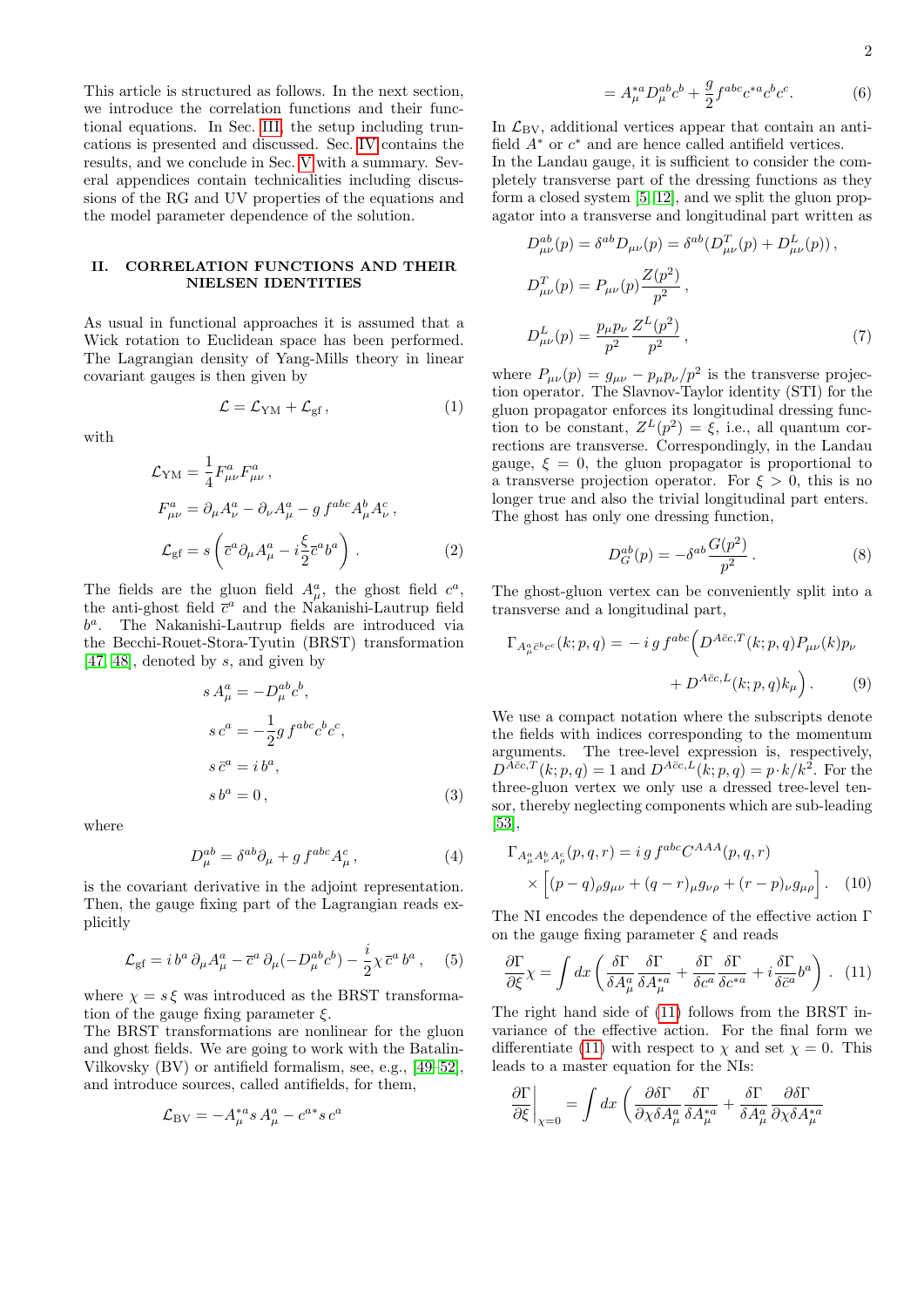$$
+\frac{\partial \delta \Gamma}{\partial \chi \delta c^a} \frac{\delta \Gamma}{\delta c^{*a}} - \frac{\delta \Gamma}{\delta c^a} \frac{\partial \delta \Gamma}{\partial \chi \delta c^{*a}} + ib^a \frac{\partial \delta \Gamma}{\partial \chi \delta \bar{c}^a} \bigg) \bigg|_{\chi=0} . \quad (12)
$$

NIs for correlation functions can now be obtained by applying further field derivatives to [\(12\)](#page-2-1). For related work on Nielsen identities see [\[54,](#page-12-17) [55\]](#page-12-18).

For the propagators, the NIs in the form [\(12\)](#page-2-1) used here were derived in Ref. [\[22\]](#page-11-12), where also a perturbative oneloop analysis was done, and we refer to this reference for further details. The NIs for the ghost and gluon propagators read in Euclidean momentum space:

$$
\partial_{\xi} \Gamma_{\bar{c}c}(p^2) = \left[ i \frac{p_{\mu}}{p^2} \Gamma_{\bar{c} \chi A_{\mu}}(p, 0, -p) \right]
$$
(13a)

<span id="page-2-1"></span>+ 
$$
\Gamma_{c\chi c^*}(p, 0, -p) \Gamma_{\bar{c}c}(p^2)
$$
,  
\n
$$
\partial_{\xi} \Gamma_{A_{\mu}A_{\nu}}(p^2) = 2\Gamma_{A_{\rho}^*X A_{\mu}}(p, 0, -p) \Gamma_{A_{\nu}A_{\rho}}(p^2), \quad (13b)
$$

L.

where we have suppressed the color indices. For the numerical solution of [\(13\)](#page-2-2) we use approximations for the vertices  $\Gamma_{\bar c \chi A}$ ,  $\Gamma_{c \chi c^*}$  and  $\Gamma_{A \chi A^*}$  which will be discussed in detail in Sec. [III.](#page-2-0)

<span id="page-2-2"></span>For the ghost-gluon, the three-gluon and the four-gluon vertices the NIs read

$$
\partial_{\xi} \Gamma_{A_{\mu}^{a}\bar{c}^{b}c^{c}} = -i \frac{p_{\rho}}{p^{2}} \Gamma_{\chi\bar{c}^{b}A^{d}_{\rho}A^{a}_{\mu}} \Gamma_{\bar{c}^{d}c^{b}} + \Gamma_{\chi\bar{c}^{b}A^{d}_{\rho}} \Gamma_{c^{c}A^{*d}_{\rho}A^{a}_{\mu}} + \Gamma_{c^{c}\chi c^{*d}} \Gamma_{A_{\mu}^{a}\bar{c}^{b}c^{d}}
$$
\n
$$
+ \Gamma_{\bar{c}^{b}c^{d}} \Gamma_{A_{\mu}^{a}c^{c}\chi c^{*d}} + \Gamma_{A_{\mu}^{a}A^{d}_{\rho}} \Gamma_{\bar{c}^{b}c^{c}\chi A^{*d}_{\rho}} + \Gamma_{A_{\rho}^{d}\bar{c}^{b}c^{c}} \Gamma_{\chi A_{\mu}^{a}A^{*d}_{\rho}},
$$
\n
$$
\partial_{\xi} \Gamma_{A_{\mu}^{a}A_{\nu}^{b}A_{\rho}^{c}} = \Gamma_{\chi A_{\sigma}^{*d}A_{\mu}^{a}A_{\nu}^{b}} \Gamma_{A_{\rho}^{c}A_{\sigma}^{d}} + \Gamma_{\chi A_{\sigma}^{*d}A_{\mu}^{a}} \Gamma_{A_{\nu}^{b}A_{\rho}^{c}A_{\sigma}^{d}} + \text{permutations},
$$
\n
$$
\partial_{\xi} \Gamma_{A_{\mu}^{a}A_{\nu}^{b}A_{\rho}^{c}A_{\sigma}^{d}} = \Gamma_{\chi A_{\tau}^{*c}A_{\mu}^{a}A_{\nu}^{b}A_{\rho}^{c}} \Gamma_{A_{\sigma}^{d}A_{\tau}^{e}} + \Gamma_{\chi A_{\tau}^{*c}A_{\mu}^{a}A_{\nu}^{b}} \Gamma_{A_{\rho}^{c}A_{\sigma}^{d}A_{\tau}^{e}} + \Gamma_{\chi A_{\tau}^{*c}A_{\mu}^{a}} \Gamma_{A_{\nu}^{b}A_{\rho}^{c}A_{\sigma}^{d}A_{\tau}^{e}} + \text{permutations}.
$$
\n
$$
(14)
$$

# <span id="page-2-0"></span>III. TRUNCATION AND INPUT

The NIs are exact functional equations, and we cannot solve them without approximations. For the propagator equations we need  $\Gamma_{\bar{c}_X A_\mu}(p, 0, -p)$ ,  $\Gamma_{c_X c^*}(p, 0, -p)$  and  $\Gamma_{A_{\mu}\chi A_{\nu}^{*}}(p,0,-p)$ . We follow Ref. [\[21\]](#page-11-9) and calculate them from the first order in a skeleton expansion, also called dressed-loop expansion, shown in Fig. [1.](#page-3-0) An additional approximation in Ref. [\[21\]](#page-11-9) was the use of bare vertices. In this work, however, we keep the vertices dressed. The resulting expressions  $K^{(i)}$  arising on the right-hand side of Eq. [\(13\)](#page-2-2) correspond to the loop diagrams  $i = a, b, c, d, e$ in Fig. [1](#page-3-0) and are provided in Appendix [A.](#page-8-1)

Using these expressions and switching from the two-point functions  $\Gamma_{AA}$  and  $\Gamma_{\bar{c}c}$  to the dressing function Z and G, respectively, the propagator NIs can be written as

$$
\partial_{\xi} \ln G(p^2) = K^{(a)} + K^{(b)} + K^{(c)},
$$
  
\n
$$
\partial_{\xi} \ln Z(p^2) = K^{(d)} + K^{(e_1)} + K^{(e_2)},
$$
\n(15)

where the  $i = e$  contribution has been split into two terms for convenience, cf., Eqs. [\(A1\)](#page-8-2).

From the loop diagrams, we can directly confirm that the NIs transform correctly under a change of the renormalization scale  $\mu_1 \rightarrow \mu_2$ . The NIs only depend on renormalized correlation functions and couplings  $\mathcal{O}_i(p,\mu)$  that schematically change as

$$
\mathcal{O}_i(p,\mu_1) \to \frac{Z_{\mathcal{O}_i}(\Lambda,\mu_1)}{Z_{\mathcal{O}_i}(\Lambda,\mu_2)} \mathcal{O}_i(p,\mu_2),\tag{16}
$$

where  $Z_{\mathcal{O}_i}(\Lambda,\mu)$  is the renormalization factor of the respective correlation function or coupling  $\mathcal{O}_i$ . The explicit forms are deferred to Appendix [B.](#page-9-0)

We exemplify the consistency of the left- and right-hand sides of the NIs under a change of the renormalization scale with diagram (a). Under a change of the renormalization scale  $\mu \to \nu$ , diagram (a) transforms, upon using [B2,](#page-9-1) as

$$
\frac{Z_g(\Lambda,\nu)^2 \widetilde{Z}_3(\Lambda,\nu)^2 \widetilde{Z}_1(\Lambda,\mu)^2}{Z_g(\Lambda,\mu)^2 \widetilde{Z}_3(\Lambda,\mu)^2 \widetilde{Z}_1(\Lambda,\nu)^2} = \frac{Z_3(\Lambda,\mu)}{Z_3(\Lambda,\nu)}.\tag{17}
$$

This is exactly as the  $\xi$  derivative on the left-hand side of Eq. [\(15\)](#page-2-3) transforms. For all other diagrams this analysis can be repeated and leads to the same result.

<span id="page-2-4"></span><span id="page-2-3"></span>As starting value for integrating the NIs we use the Landau gauge,  $\xi = 0$ , for which we have results for the propagators and vertices. However, we also the need the vertices for  $\xi > 0$ . Based on the fact that the  $\xi$  dependence for the propagators found on the lattice [\[35–](#page-12-3)[39\]](#page-12-4) is small, we adopt as working assumption that the ghost-gluon and three-gluon vertices deviate only little as well and use results for  $\xi = 0$  for all  $\xi$ . Only in the UV we accommodate the correct  $\xi$  dependence by modifying the anomalous running accordingly. In addition, we approximate their longitudinal parts with the transversely projected ones due to the lack of concrete results for the former. A final approximation consists in taking only a single kinematic configuration for each vertex. For the three-gluon vertex, this is a good approximation due to its small angular dependence [\[2,](#page-11-1) [53,](#page-12-16) [63,](#page-12-19) [64\]](#page-12-20). The ghost-gluon vertex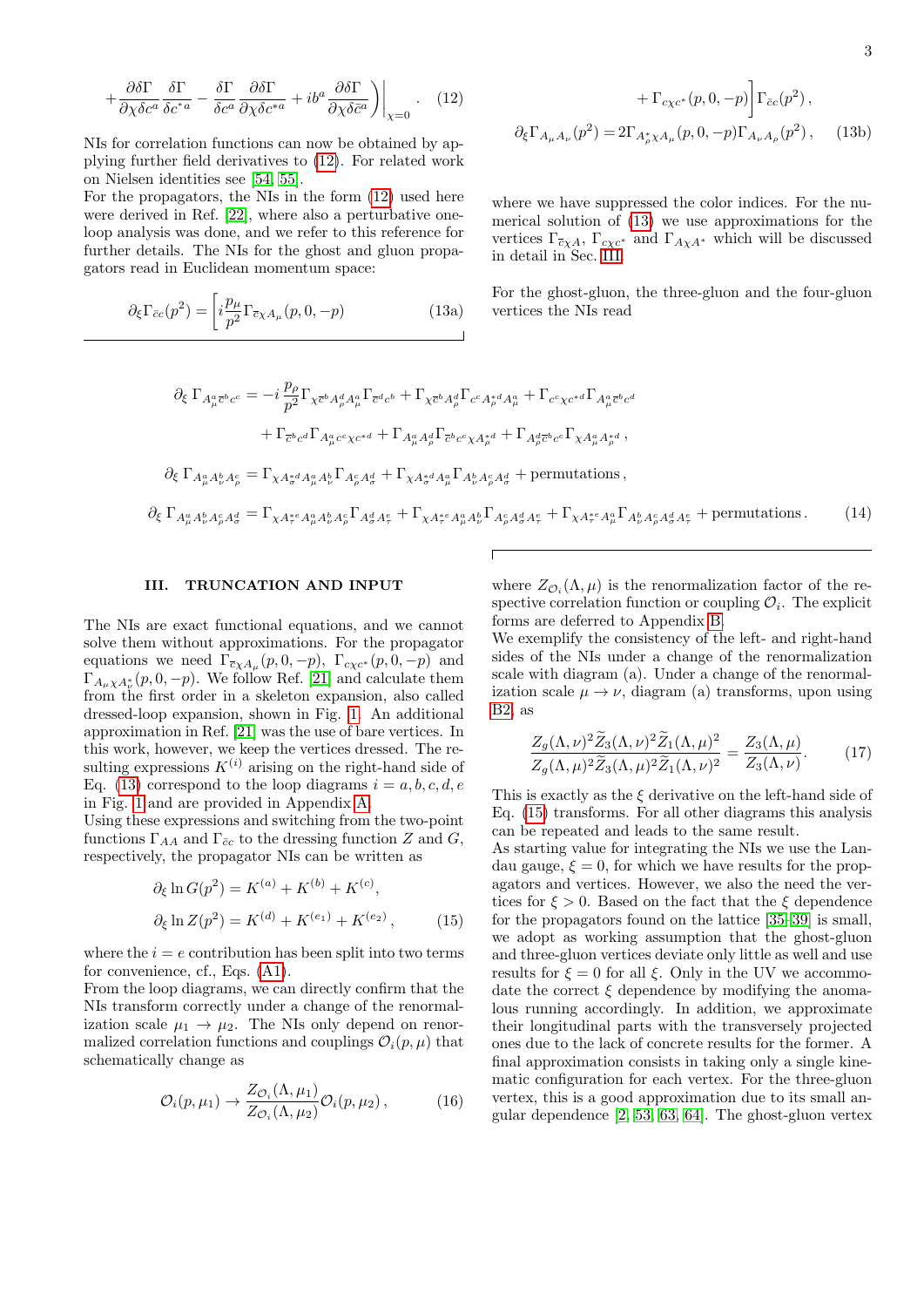

<span id="page-3-0"></span>FIG. 1. Skeleton expansions for  $\Gamma_{\bar{c}\chi A_\mu}$ ,  $\Gamma_{c\chi c^*}$ , and  $\Gamma_{A\chi A^*}$ (top to bottom). Wiggly lines denote gluons and dotted ones ghosts. Wiggly-dashed ones represent a mixed gluon-Nakanishi Lautrup field propagator. The antifields  $A^*$  and  $c^*$  as well as  $\chi$  are indicated explicitly. Propagators are all dressed, small/large dots represent bare/dressed vertices.

shows more angular dependence, which we neglect here, though. This is justified by the overall modest variation of the ghost-gluon vertex with respect to momenta.

The Landau gauge results [\[2,](#page-11-1) [65\]](#page-13-0) used as initial values for solving the NIs are shown in Figs. [2](#page-4-1) and [3](#page-4-2) in comparison to lattice results. Specifically, we use a self-contained solution that possess several advantageous properties. Among them are manifest gauge covariance expressed by the good agreement of different couplings in the perturbative regime and a unique treatment of quadratic divergences, for details we refer to [\[2\]](#page-11-1). We also fix the overall scale from these results which which was obtained by matching the maximum of the gluon dressing function to lattice results.

In the Landau gauge it is well studied that a family of different solutions can be obtained from functional equations which differ in their IR behavior [\[12,](#page-11-14) [66–](#page-13-1)[71\]](#page-13-2). These solutions are different only in the region below 2 GeV. Most notably, the maximum in the gluon propagator changes. To explore the existence of such solutions also beyond the Landau gauge we choose two different sets of solutions. One of the solutions is the one that agrees best with lattice results and has only a shallow, hardly visible maximum in the gluon propagator. As a second choice, we take a solution with a more pronounced maximum,

see Fig. [2.](#page-4-1)

It remains to specify the models used for the vertices  $\Gamma_{A^*Ac}$  and  $\Gamma_{c^*cc}$ . When using bare vertices, we found that in the infrared (IR) individual loop diagrams can qualitatively modify the IR solution for the gluon propagator. This is either resolved by cancellations between individual diagrams or by the IR behavior of the antifield vertices. We explore the second option, as it is currently not clear if the first one can be realized in the truncation we use.

As Ansatz for the vertices we multiply their tree-level tensors with products of the ghost and gluon dressing functions with appropriate powers,

$$
\Gamma_{A_{\mu}^{*a}A_{\nu}^{b}c^{c}}(p,q,k) = g f^{abc} H(\overline{p}^{2}) g_{\mu\nu},
$$
  

$$
\Gamma_{c^{*a}c^{b}c^{c}}(p,q,k) = -g f^{abc} H(\overline{p}^{2}),
$$
  

$$
H(x) = \frac{G(x)^{\alpha} Z(x)^{\beta}}{G(s)^{\alpha} Z(s)^{\beta}},
$$
 (18)

with  $\bar{p}^2 = (p^2 + q^2 + k^2)/2$ . The denominator ensures that the vertex models are unity at  $\bar{p}^2 = s$ . The antifield vertices run logarithmically like the ghost-gluon vertex, as can be checked by a perturbative one-loop analysis. The exponents are determined such that they respect this UV behavior. As a second condition, the integrals in the NIs should be IR finite. We make the simple Ansatz

$$
\alpha = \alpha_0 + \alpha_1 \xi, \qquad \beta = \beta_0 + \beta_1 \xi, \tag{19}
$$

where  $\alpha_i$  and  $\beta_i$  are  $\xi$ -independent parameters. Enforcing the conditions above, we obtain

$$
\alpha_0 = -\frac{26\beta_0}{9}, \quad \alpha_1 = -\frac{9 - 4\beta_0}{6}, \quad \beta_1 = \frac{9 - 4\beta_0}{12}.
$$
 (20)

 $\beta_0 > 0$  is a free parameter for which we choose for convenience  $\beta_0 = 1$ . A test of the sensitivity of our results on this choice as well as a discussion of the function  $H(x)$  is provided in Appendix [D.](#page-10-0) It can be seen that the parameter  $\beta_0$ , if chosen within a reasonable range, only influences the IR and this in a quantitatively mild way. Both the ghost and the gluon NI have the form

$$
\frac{\partial \ln M}{\partial \xi} = K.
$$
 (21)

 $K$  denotes the integrals from the skeleton expansions of the vertices. The formal solution to this equation is

$$
M(\xi) = M(\xi_0) e^{\int \xi_0 d\xi K}, \qquad (22)
$$

where  $\xi_0$  denotes the gauge fixing parameter for a known solution. The quantity  $K$  is obtained by numerically calculating the integrals which are standard one-loop twopoint integrals. As a computational framework we use CrasyDSE [\[72\]](#page-13-3). The integrals are logarithmically divergent and need to be renormalized. We do so by momentum subtraction and require that the dressing functions stay the same at the highest calculated momentum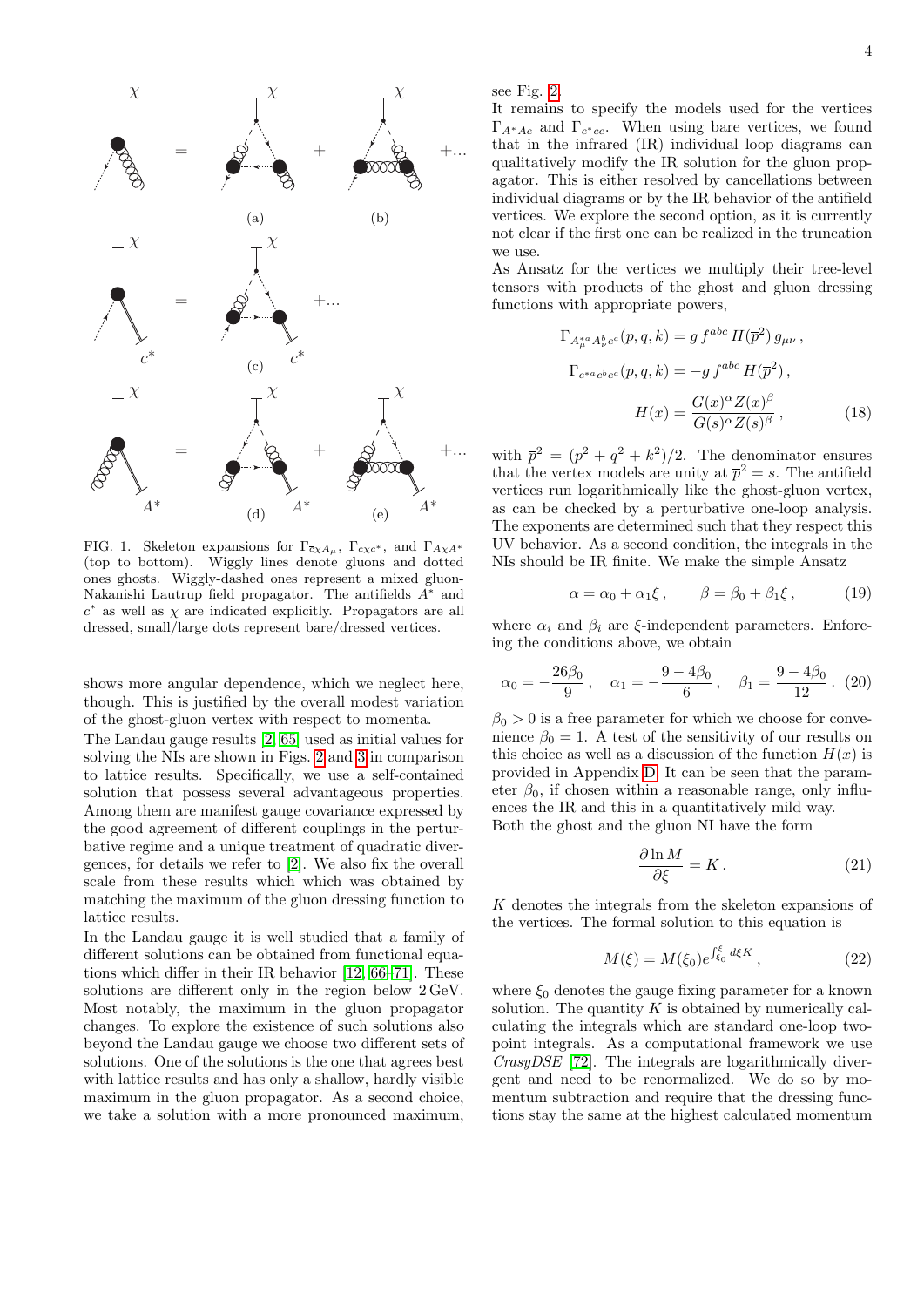

<span id="page-4-1"></span>FIG. 2. Ghost and gluon dressing functions (left) and gluon propagator (right) from lattice [\[56\]](#page-12-21) and DSE calculations [\[2\]](#page-11-1) in the Landau gauge.



<span id="page-4-2"></span>FIG. 3. Ghost-gluon (left) and three-gluon vertices (right) in Landau gauge from lattice [\[57–](#page-12-22)[59\]](#page-12-23) and DSE calculations [\[2\]](#page-11-1) in the Landau gauge. For more lattice results on the three-gluon vertex see, e.g., [\[60–](#page-12-24)[62\]](#page-12-25).

point. It should be noted that no quadratic divergences [\[73\]](#page-13-4) are present. This situation has to be contrasted with the DSE or flow equation for the gluon propagator for which spurious quadratic divergences can arise, cf. Refs. [\[2,](#page-11-1) [4,](#page-11-3) [74\]](#page-13-5).

### <span id="page-4-0"></span>IV. RESULTS

For the full nonperturbative solution, we solve the dif-ferential equations [\(13\)](#page-2-2) up to  $\xi = 5$  starting from the Landau gauge. The check of the self-consistency of the UV limit is deferred to Appendix [C.](#page-9-2)

The results for the gluon dressing functions and the gluon propagators are shown in Fig. [4.](#page-5-0) With increasing  $\xi$ , the gluon propagator decreases. This can be seen in both the maximum of the dressing function and the IR behavior of the propagator. The difference between Landau gauge and  $\xi = 0.5$  is not drastic and compatible with lattice results [\[37\]](#page-12-26). We find at 0 and 1 GeV that the gluon propagator goes down by 8% and 7%, respectively, for  $\xi = 0.5$ . For the lattice results these ratios are given in Ref. [\[37\]](#page-12-26) as approximately 10% and 5% with errors of a few percentage points each. It should be noted, though, that the IR behavior of the gluon propagator depends on the employed models for the antifield vertices. All individual diagrams in the gluon NI are IR finite as shown in Fig. [12](#page-10-1) of Appendix [A.](#page-8-1) This comes from the IR behavior of the anti-field vertices. If we used bare vertices, IR divergences would arise that would qualitatively change the IR behavior of the gluon propagator.

The ghost propagator shows for  $\xi > 0$  the already known logarithmic IR suppression [\[1,](#page-11-0) [21\]](#page-11-9), see Fig. [5.](#page-5-1) This behavior results from diagram (a), see Fig. [12.](#page-10-1) For small  $\xi$ , the deviation from the Landau gauge is not very large. This agrees with lattice results which do not see a change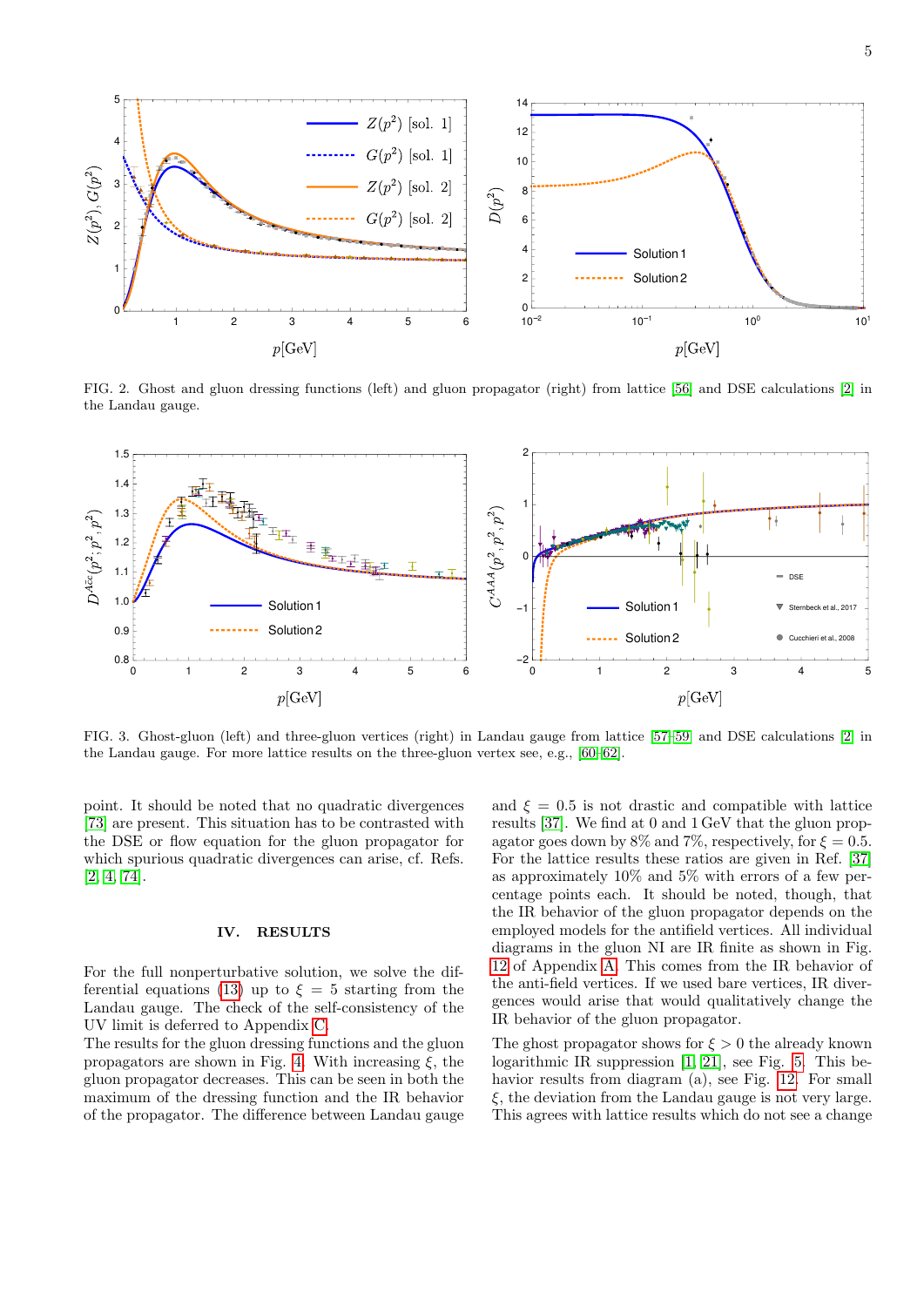

<span id="page-5-0"></span>FIG. 4. The gluon dressing function (left) and propagator (right) for various  $\xi$  including the starting point  $\xi = 0$ .



<span id="page-5-1"></span>FIG. 5. The ghost dressing function for various  $\xi$  including the starting point  $\xi = 0$ .

in the ghost propagator up to  $\xi = 0.3$  and above approximately 500 MeV, which was the lowest accessible momentum value [\[38,](#page-12-27) [39\]](#page-12-4). In the continuum results displayed here, evaluated down to 0.01 MeV, we do, however, see deviations from the Landau gauge behavior below 500 MeV also for small values of the gauge parameter  $\xi$ . Sizeable deviations appear for higher values of the gauge fixing parameter for which also the effect on the UV behavior becomes visible.

Given the comparatively simple approximation employed for the NIs, the agreement with lattice results is very good. On the other hand, the method is very stable, and we calculated up to  $\xi = 5$  without encountering any problems. Indeed, we can easily check that for  $\xi = 3$ and  $\xi = 13/3$  the correct one-loop anomalous dimensions are produced, as for these values the ghost and the gluon anomalous dimensions vanish, respectively. This is illustrated in Fig. [6](#page-5-2) where the corresponding propagators are compared to the Landau gauge ones in the momentum region from 1 to  $10^5 \text{ GeV}^2$ .



<span id="page-5-2"></span>FIG. 6. The UV behavior of the ghost and gluon dressing functions for  $\xi = 3$  and  $\xi = 13/3$ , respectively.

The ghost-gluon coupling is defined via the relation

$$
\alpha(p^2) = \alpha(\mu^2) G^2(p^2) Z(p^2) [D^{A\bar{c}c}(p^2)]^2 ,\qquad (23)
$$

where the ghost-gluon vertex dressing  $D^{A\bar{c}c}$  is evaluated at the symmetric point, and  $\alpha(\mu^2) = g^2/(4\pi)$ . One-loop universality entails that any dependence of the coupling on the gauge fixing parameter is suppressed at high momenta. Beyond one-loop, a dependence on  $\xi$  can appear, see, e.g., Refs. [\[75–](#page-13-6)[77\]](#page-13-7). However, we can still assess the effect of the truncation by comparing the couplings in the perturbative regime above a few GeV. For the coupling the correct running of all quantities is important. We thus use the one-loop resummed expression for the ghost-gluon vertex,

<span id="page-5-3"></span>
$$
D^{A\bar{c}c,1l}(p^2) = D^{A\bar{c}c}(s) \left(1 + \omega \ln \frac{p^2}{s}\right)^{-3\xi/22}, \qquad (24)
$$

where  $\omega = 11 N_c \alpha(s)/(12\pi) G^2(s) Z(s) [D^{A\bar{c}c}(s)]^2$ . We show the couplings for various values of  $\xi$  in Fig. [7.](#page-6-0)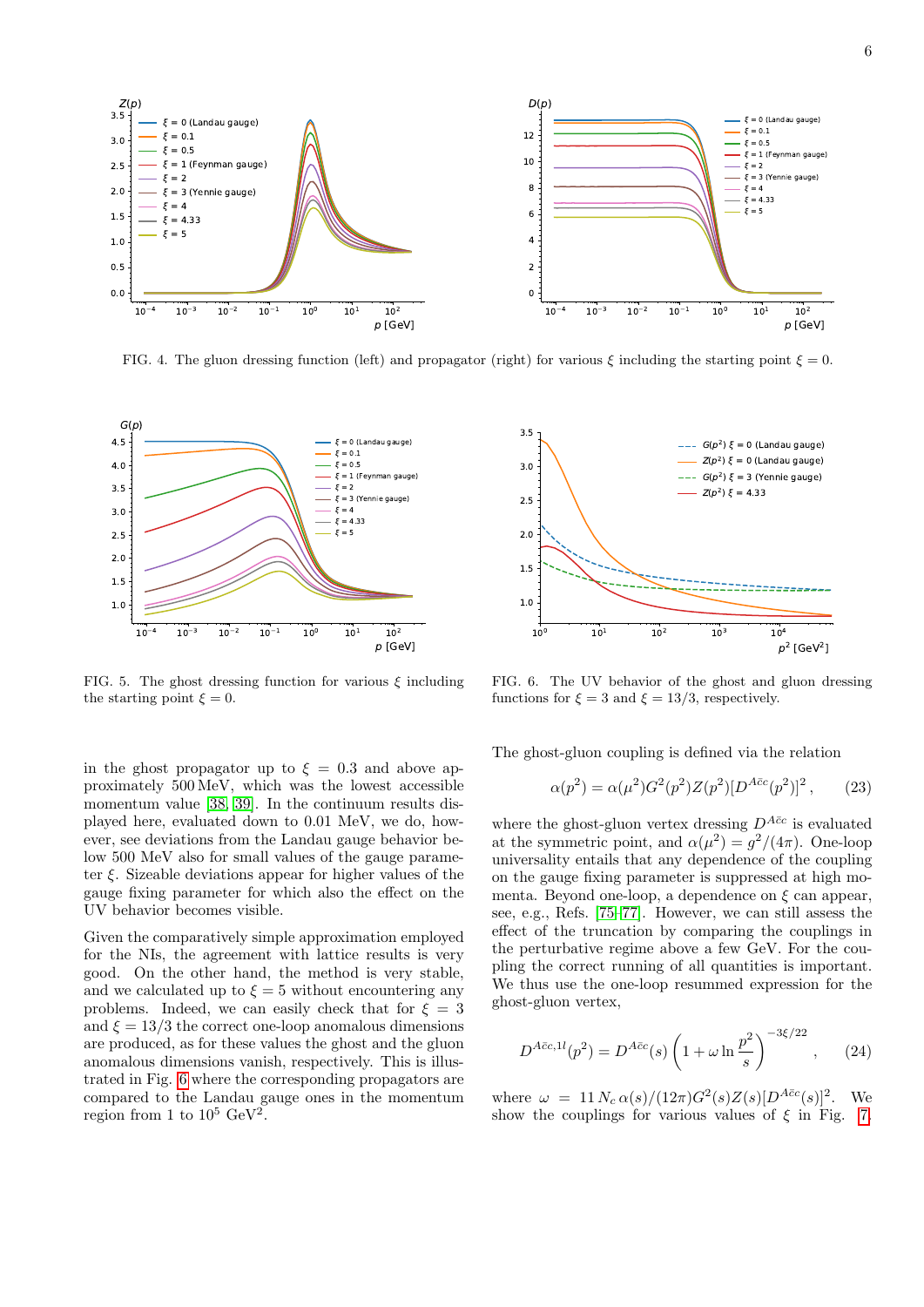

<span id="page-6-0"></span>FIG. 7. Left: The coupling for various values of ξ. Right: The coupling without the vertex dressing. The inset shows the one-loop expressions for the ghost-gluon vertex, Eq. [\(24\)](#page-5-3), used for the couplings.



<span id="page-6-1"></span>FIG. 8. The absolute value of the Schwinger function for various values of the gauge fixing parameter. The Schwinger function is negative for  $t \gtrsim 1.3$  fm.

Hereby, the scale s is chosen as  $10^5 \,\text{GeV}^2$ , phrased otherwise, the couplings are fixed at this value. As can be seen, down to  $\lesssim 10~{\rm GeV}$  they agree even for higher values of the gauge fixing parameters. Up to  $\xi = 0.5$ , the agreement is good down to approximately 2 GeV. To appreciate this agreement, we also show the coupling without the ghostgluon vertex dressing in Fig. [7.](#page-6-0) The agreement is worse then and the order of magnitudes is different with  $\xi = 0$ having the largest coupling. We additionally show the one-loop vertex dressing in the inset to highlight that the vertex dressing becomes sizable already for low  $\xi$ . It would be interesting to test the  $\xi$  dependence of related quantites like the effective charge defined in [\[78\]](#page-13-8).

Another interesting quantity is the Schwinger function  $\Delta(t)$  of the gluon propagator, defined as the Fourier transformation of the momentum space propagator for vanishing spatial momentum. If the propagator violates positivity, this is reflected in the Schwinger function. Fig. [8](#page-6-1) shows the Schwinger function for various values of the gauge fixing parameter. Up to approximately  $\xi = 1$ the Schwinger function barely changes. In particular, the position of the zero crossing does not move. Only for higher values of  $\xi$  it moves slightly. This stability is in marked contrast to the situation for the family of solutions in the Landau gauge where the position of the zero crossing moves [\[2\]](#page-11-1). This can be understood as the existence of the zero crossing is related to the maximum of the gluon propagator. For linear covariant gauges, we find that the position of this maximum is basically constant in  $\xi$ . Different members of the family of solutions in the Landau gauge, on the other hand, exhibit different positions for the maxima [\[2,](#page-11-1) [4\]](#page-11-3) and hence the Schwinger function also changes.

Finally, to explore the fate of the family of different solutions for correlation functions in the Landau gauge [\[12,](#page-11-14) [16,](#page-11-15) [71,](#page-13-2) [79–](#page-13-9)[81\]](#page-13-10), we also solved the NIs using a second Landau gauge solution. In this context it should be mentioned that these different solutions may correspond to different nonperturbative infrared gauge completions of the perturbative Landau gauge as discussed in [\[12,](#page-11-14) [80\]](#page-13-11). If this conjecture is correct, this would correspond to a second gauge fixing direction in addition to  $\xi$ . Indeed, all observables in Yang-Mills theory and QCD, computed so far within this potential family of infrared completions of the Landau gauge agree within the respective error bars. A specifically relevant example in the present context of Yang-Mills theories is provided by the glueball masses, see [\[82\]](#page-13-12). In line with the conjecture discussed above, the obtained masses did not show any deviations within errors.

In all plots in this section we used up to here the solution that is closest to lattice results. It is characterized by a very flat maximum of the gluon propagator, and a ghost dressing function that is relatively small in the deep infrared. The different Landau gauge solution used next as a starting point for the NIs is shown in Fig. [2](#page-4-1) in comparison to the previously used solution. The second solution has a pronounced maximum in the gluon propagator and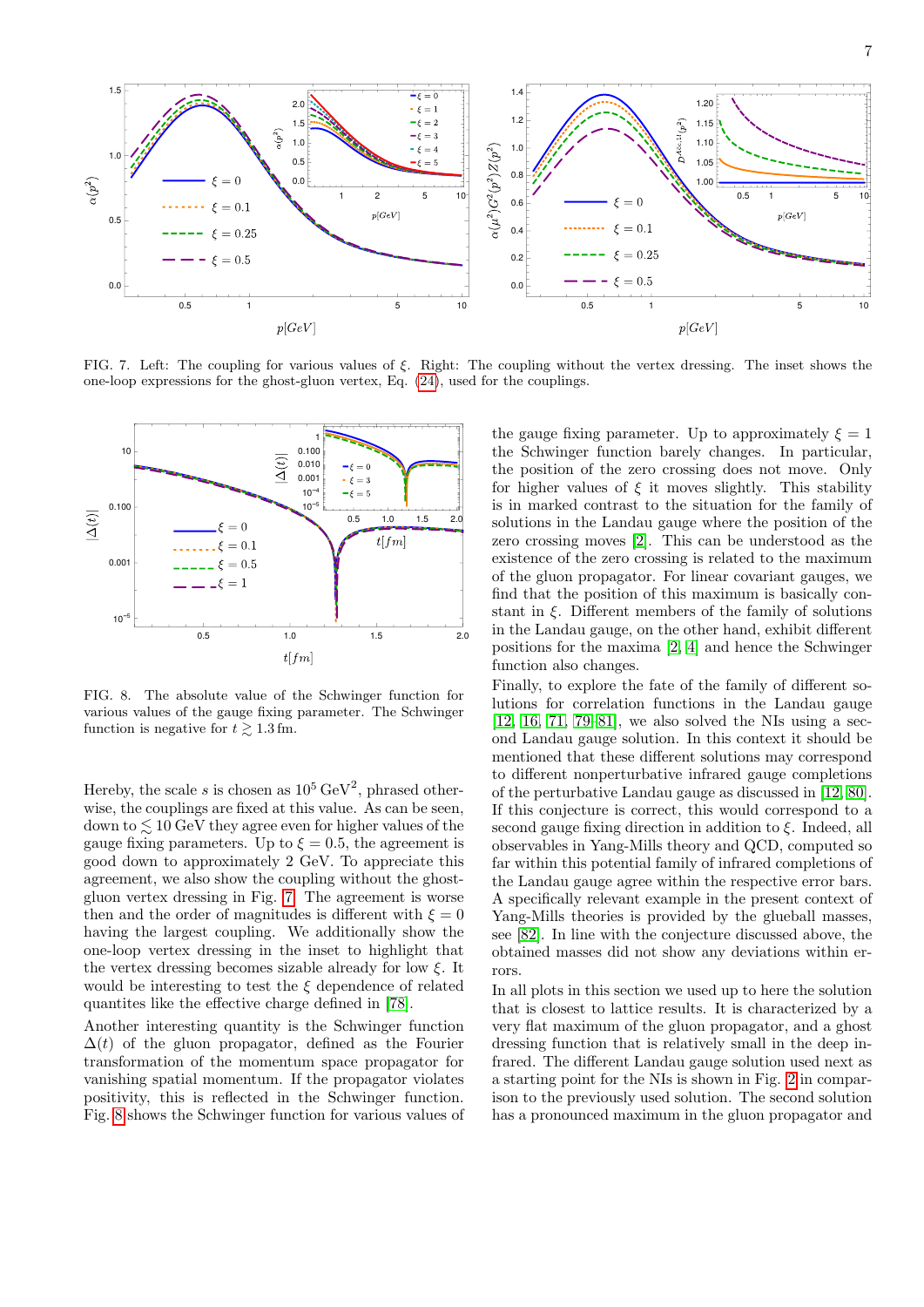



 $D(p^2)$ 

<span id="page-7-0"></span>FIG. 9. Ghost dressing function (left) and gluon propagator (right) for two different decoupling solutions as starting points at various value of  $\xi$ .



 $G(p^2)$ 

<span id="page-7-1"></span>FIG. 10. The gauge parameter dependence of the ghost dressing function (dashed line) and gluon propagator (solid line) at fixed momenta. The lowest calculated value is for  $1/\xi = 1/5$ .

shows a clear increase of the ghost dressing function at low momenta. The results for a selection of values of  $\xi$ are shown in Fig. [9.](#page-7-0) The typical features of the Landau gauge solution type is inherited by the  $\xi > 0$  ones. In particular, the gluon propagator has a shallow/pronounced maximum from which it follows immediately that it violates positivity. Note that such a property also leads to a spectral dimension of one in the deep IR [\[83\]](#page-13-13). Correspondingly, if the maximum vanished, this would imply a qualitative change of the type of solution, and it is reassuring that we do not observe that.

Since a nonzero gauge fixing parameter washes out the gauge fixing condition of the Landau gauge and thus the differences between the two solutions, it is interesting to check if the two solutions approach each other for high values of  $\xi$ . To assess that, we plot the ghost dressing function and the gluon propagator at fixed momenta as a function of  $\xi$  in Fig. [10.](#page-7-1) For the ghost dressing function we see that the two solutions come closer to each other



<span id="page-7-2"></span>FIG. 11. The ratio of the propagators for two solutions. For the ghost propagator the lowest calculated momentum is used, for the gluon propagator zero momentum.

for higher values. For the gluon propagator, on the other hand, this effect is not observed. In both cases it seems plausible that for  $\xi \to \infty$  the functions vanish. This limit corresponds to removing the gauge fixing which in fact necessarily will eventually lead to a vanishing gluon propagator. Phrased otherwise, we see the expected behavior based on the general properties of the linear covariant gauges. This provides some confidence that the overall qualitative behavior of the propagators is correct for all allowable values of the gauge parameter  $0 < \xi < \infty$ .

The distinct relative behavior of the two solutions is clearly visible in Fig. [11](#page-7-2) which shows the ratio between the propagators at a fixed momentum point in the IR. The ratio stays constant for the gluon propagator but depends strongly on the gauge fixing parameter for the ghost propagator. Since the plotted ratio is  $G_1/G_2$ , this means that the ghost propagator with higher values in the IR for the Landau gauge decreases faster than the one with lower values.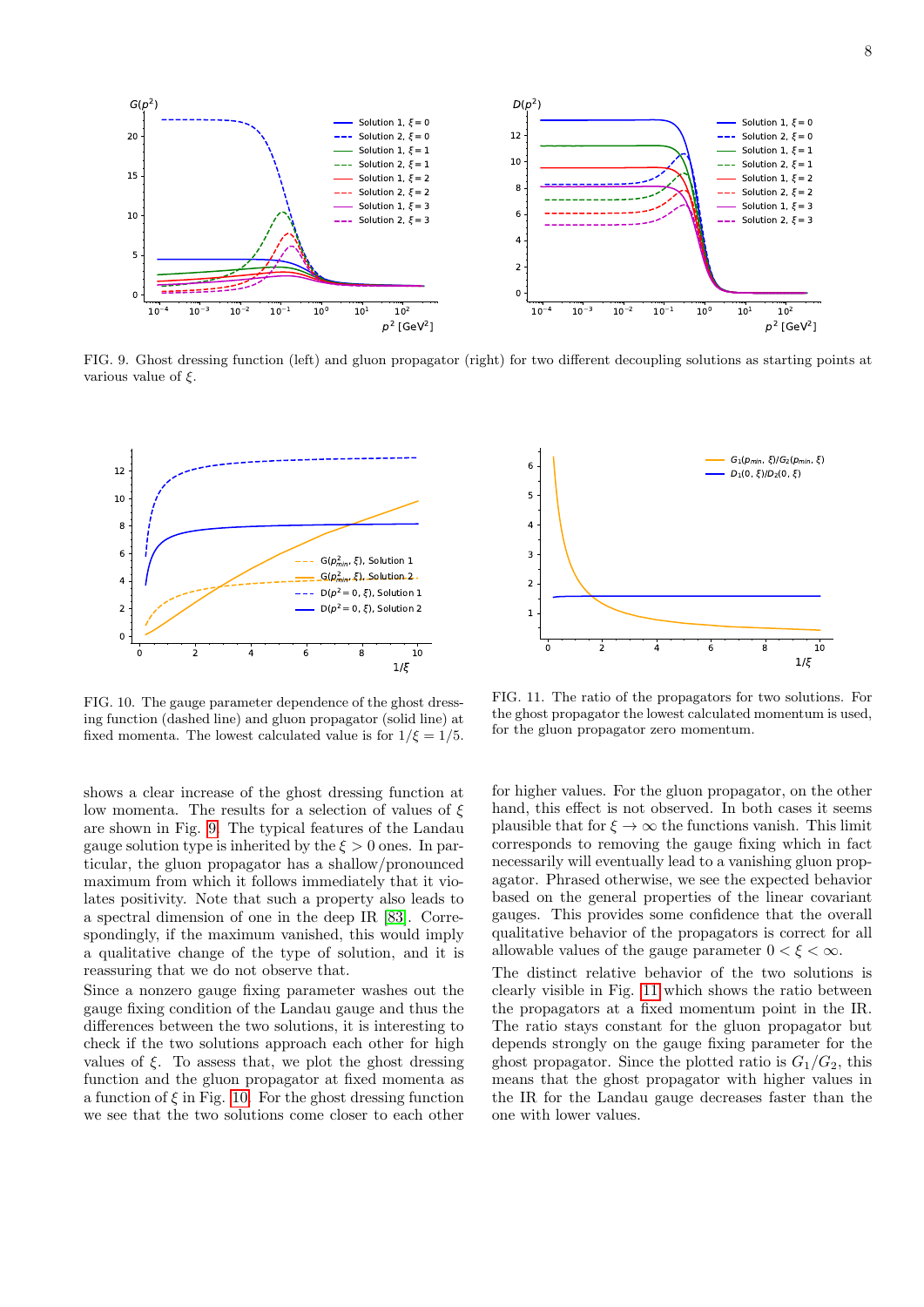### <span id="page-8-0"></span>V. SUMMARY

We have calculated the ghost and gluon propagators of Yang-Mills theory, respectively, quenched QCD, in the linear covariant gauges for values of the gauge fixing parameter  $0 < \xi \leq 5$ . The starting point has been results in the Landau gauge,  $\xi = 0$ , which were obtained in a self-contained DSE calculation. As external input we employed the nonperturbative parts of the ghost-gluon and three-gluon vertices of Landau gauge for all values of  $\xi$ . In addition, we used ansätze for the antifield vertices which contain one free parameter. We found that the solutions are not very sensitive to variations of this parameter.

In the IR, we recover the logarithmic suppression of the ghost dressing function, predicted by earlier investigations, and find an IR finite gluon propagator. The latter result, however, happens by construction based on the antifield vertex model. All results agree well, even quantitatively, with available lattice results.

Compared to other methods, our setup is quite stable, even at values of  $\xi$  beyond the Feynman gauge. In particular, we recover the correct UV behavior for the propagators most convincingly seen by vanishing anomalous dimensions for the ghost and gluon dressing functions at  $\xi = 3$  (Yennie gauge) and  $\xi = 13/3$ , respectively. We did not encounter any signs of instability up to the highest calculated value,  $\xi = 5$ .

While the changes of propagators and vertices are sizable, observables are  $\xi$ -independent. This calls for respective studies of e.g. glueball masses as done in [\[82\]](#page-13-12) for the Landau gauge. Such a study was beyond the scope of the present work. Instead, as a first step in this direction, we have discussed the  $\xi$  dependence of the ghost-gluon coupling, Fig. [7,](#page-6-0) and the zero crossing of the Schwinger function, Fig. [8.](#page-6-1) We have shown that the  $\xi$  dependence of both, the coupling as well as the Schwinger function zero crossing, are very small up to  $\xi = 0.5$ , which is highly nontrivial. Beyond  $\xi = 0.5$ , the reliability of the current approximation is successively getting worse because we do not consider the back-coupling of the  $\xi$  dependence in the vertices. Nevertheless, the observed deviations are still quite small.

We also have explored the potential family of nonperturbative infrared completions, as discussed in the Landau gauge. We have tested two different starting points and obtained two corresponding sets of solutions for  $\xi > 0$ . The qualitative features, in particular violation of positivity, remain intact at least up to  $\xi = 5$ . In the limit of infinite  $\xi$ , both propagators are in agreement with the expectation that they vanish in this limit.

In the present work we have restricted ourselves to pure Yang-Mills theory. However, the inclusion of dynamical quarks is straightforward as there are no direct quark contributions in the gluon and ghost Nielsen identities [\[22\]](#page-11-12). Moreover, the Nielsen identity for the quark propagator has a similar structure as those for the other propagators and could be solved within a skeleton expansion. It would be also interesting to extend the current study to other covariant gauges like the maximally Abelian gauge. There, direct calculations are complicated due to its IR dominant two-loop diagrams [\[25,](#page-11-13) [84\]](#page-13-14).

### ACKNOWLEDGMENTS

<span id="page-8-2"></span>We thank Joannis Papavassiliou for discussions. Support by the FWF (Austrian science fund) under Contract No. P27380-N27 is gratefully acknowledged. This work is supported by EMMI and the BMBF grant 05P18VHFCA. It is part of and supported by the DFG Collaborative Research Centre SFB 1225 (ISOQUANT) and the DFG under Germany's Excellence Strategy EXC - 2181/1 - 390900948 (the Heidelberg Excellence Cluster STRUCTURES).

# <span id="page-8-1"></span>Appendix A: Diagrams in the Nielsen identities of the propagators

The loops displayed in Fig. [1](#page-3-0) lead to the following expressions:

$$
K^{(a)} = -\frac{N_c g^2}{2} \int \frac{d^4q}{(2\pi)^4} \frac{G(q)G(p+q)}{q^2(p+q)^2} D_L^{A\overline{c}c}(-p; p+q, -q) D_L^{A\overline{c}c}(q; p, -p-q), \tag{A1a}
$$

$$
K^{(b)} = -\frac{N_c g^2}{2} \int \frac{d^4q}{(2\pi)^4} \frac{G(q)Z(p+q)}{p^2 q^4 (p+q)^2} D_T^{A\bar{c}c}(-p-q;p,q) (p^2 q^2 - (p \cdot q)^2)) C^{AAA}(-p,p+q,-q), \tag{A1b}
$$

$$
K^{(c)} = -\frac{N_c g^2}{2} \int \frac{d^4q}{(2\pi)^4} \frac{G(q)G(p+q)}{q^2(p+q)^2} D_L^{\text{Acc}}(q; -p-q, p) \Gamma^{c^*cc}(-p, p+q, -q), \tag{A1c}
$$

$$
K^{(d)} = -\frac{N_c g^2}{3} \int \frac{d^4q}{(2\pi)^4} \frac{G(q)G(p+q)}{p^2 q^4 (p+q)^2} (p^2 q^2 - (p \cdot q)^2)) D_T^{A\bar{c}c}(-p; p+q, q) \Gamma^{AA^*c}(-q, -p, p+q), \tag{A1d}
$$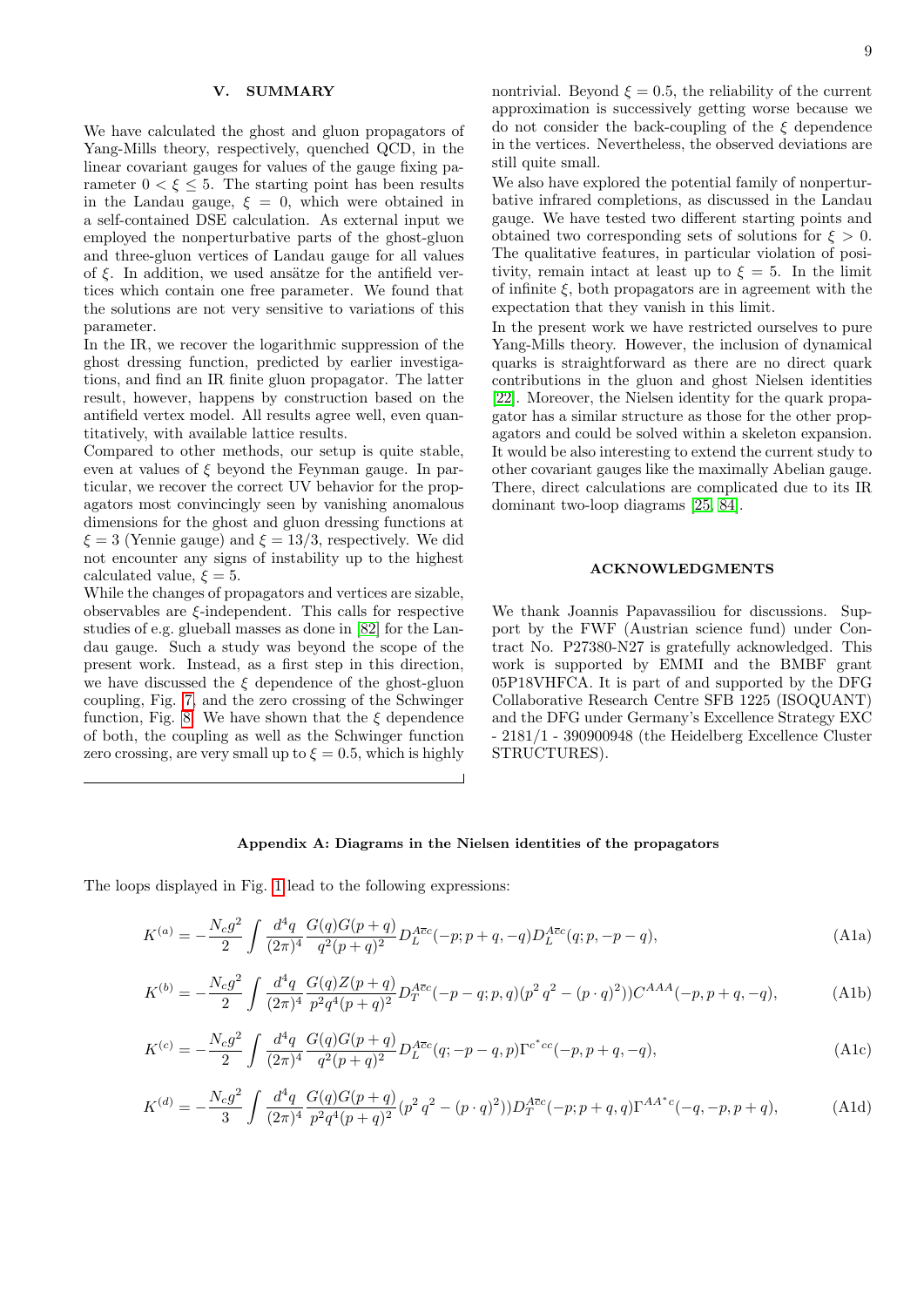$$
K^{(e_1)} = \frac{N_c g^2}{3} \int \frac{d^4 q}{(2\pi)^4} \frac{Z(p+q)G(q)}{p^2 q^4 (p+q)^4} (q^2 + 2p \cdot q) (3 p^4 + (p \cdot q)^2 + 2 p^2 (q^2 + 3p \cdot q))
$$
  
×  $C^{AAA}(-p, p+q, -q) \Gamma^{AA^*c}(p+q, -p, -q)$ , (A1e)

$$
K^{(e_2)} = \frac{N_c g^2}{3} \xi \int \frac{d^4 q}{(2\pi)^4} \frac{G(q)}{q^4 (p+q)^4} (p^2 q^2 - (p \cdot q)^2) C^{AAA}(-p, p+q, -q) \Gamma^{AA^*c}(p+q, -p, -q). \tag{A1f}
$$

The last integral was split into two parts to disentangle the contribution from the transverse and longitudinal parts of the gluon propagator. We used  $p_{\mu}q_{\nu}r_{\rho}\Gamma_{\mu\nu\rho}^{AAA}(p,q,r) = 0$  in several places to simplify the expressions. E.g., due to this only the transversely projected part of the ghost-gluon vertex appears in the second diagram. The results for the individual  $K^{(i)}$  are shown in Fig. [12](#page-10-1) for two different values of  $\xi$ .

### <span id="page-9-0"></span>Appendix B: Renormalization group properties of correlation functions

Here we provide the RG rescalings of the correlation functions and couplings  $\mathcal{O}_i$  used in the NIs, schematically provided in [\(16\)](#page-2-4).

Since all quantities in the identities are renormalized ones, they behave under a change of the renormalization group scale  $\mu \to \nu$  as follows:

$$
D_{\mu\nu}(p^{2}, \mu^{2}) = \frac{Z_{3}(\Lambda, \nu)}{Z_{3}(\Lambda, \mu)} D_{\mu\nu}(p^{2}, \nu^{2}),
$$
  
\n
$$
D_{G}(p^{2}, \mu^{2}) = \frac{\tilde{Z}_{3}(\Lambda, \nu)}{\tilde{Z}_{3}(\Lambda, \mu)} D_{G}(p^{2}, \nu^{2}),
$$
  
\n
$$
D^{AAA}(p_{i}^{2}, \mu^{2}) = \frac{Z_{1}(\Lambda, \mu)}{Z_{1}(\Lambda, \nu)} D^{AAA}(p_{i}^{2}, \nu^{2}),
$$
  
\n
$$
D^{A\bar{c}c}(p_{i}^{2}, \mu^{2}) = \frac{\tilde{Z}_{1}(\Lambda, \mu)}{\tilde{Z}_{1}(\Lambda, \nu)} D^{A\bar{c}c}(p_{i}^{2}, \nu^{2}),
$$
  
\n
$$
D^{c*cc}(p_{i}^{2}, \mu^{2}) = \frac{\tilde{Z}_{1}(\Lambda, \mu)}{\tilde{Z}_{1}(\Lambda, \nu)} D^{c*cc}(p_{i}^{2}, \nu^{2}),
$$
  
\n
$$
D^{A*AC}(p_{i}^{2}, \mu^{2}) = \frac{\tilde{Z}_{1}(\Lambda, \mu)}{\tilde{Z}_{1}(\Lambda, \nu)} D^{A*AC}(p_{i}^{2}, \nu^{2}),
$$
  
\n
$$
g(\mu) = \frac{Z_{g}(\Lambda, \nu)}{Z_{g}(\Lambda, \mu)} g(\nu),
$$
  
\n
$$
\xi(\mu) = \frac{Z_{3}(\Lambda, \nu)}{Z_{3}(\Lambda, \mu)} \xi(\nu),
$$
 (B1)

where  $Z_3$ ,  $Z_3$ ,  $Z_1$ ,  $Z_1$ , and  $Z_g$  are the renormalization constants for the gluon propagator, the ghost propagator, the three-gluon vertex, the ghost-gluon vertex, and the coupling which are related by the STIs

$$
Z_1^2 = Z_g^2 Z_3^3, \quad \tilde{Z}_1^2 = Z_g^2 Z_3 \tilde{Z}_3^2. \tag{B2}
$$

# <span id="page-9-2"></span>Appendix C: Consistent UV limit of correlation functions

Here we discuss the self-consistency of the UV behavior of the NIs. The employed approximation is exact at the perturbative one-loop level. Consequently, on the right hand side the correct  $\xi$ -dependent part of the anomalous dimension must emerge. This can be seen as follows. Consider the loop integrals with bare dressing functions for large loop momenta  $q$ . The angle integrals can then be performed and lead to

(a) 
$$
\frac{UV}{88}
$$
  $\frac{3\omega}{88}$  ln  $\left(\frac{p^2}{\mu^2}\right)$ ,  
\n(b)  $\frac{UV}{88}$   $\frac{9\omega}{88}$  ln  $\left(\frac{p^2}{\mu^2}\right)$ ,  
\n(c)  $\frac{UV}{22}$   $\frac{3\omega}{22}$  ln  $\left(\frac{p^2}{\mu^2}\right)$ ,  
\n(d)  $\frac{UV}{44} - \frac{3\omega}{44}$  ln  $\left(\frac{p^2}{\mu^2}\right)$ ,  
\n(e<sub>1</sub>)  $\frac{UV}{44}$   $\frac{9\omega}{44}$  ln  $\left(\frac{p^2}{\mu^2}\right)$ ,  
\n(e<sub>2</sub>)  $\frac{UV}{44}$  0. (C1)

Only the logarithmic parts were kept and  $\mu$  is a renormalization scale. Summing up the corresponding coefficients leads to

$$
\partial_{\xi} \delta = \frac{3}{44}, \qquad \partial_{\xi} \gamma = \frac{3}{22},
$$
 (C2)

as can be checked with Tab. [I.](#page-9-3) This is consistent to oneloop order with the left-hand side of the equation.

|                    | Anomalous dimension  |
|--------------------|----------------------|
| Ghost propagator   |                      |
| Gluon propagator   | າາ                   |
| Ghost-gluon vertex | $\gamma^{ghg}$<br>35 |
| Three-gluon vertex | $\sim$ <sup>3g</sup> |

<span id="page-9-3"></span><span id="page-9-1"></span>TABLE I. The one-loop anomalous dimensions of the propagators and vertices.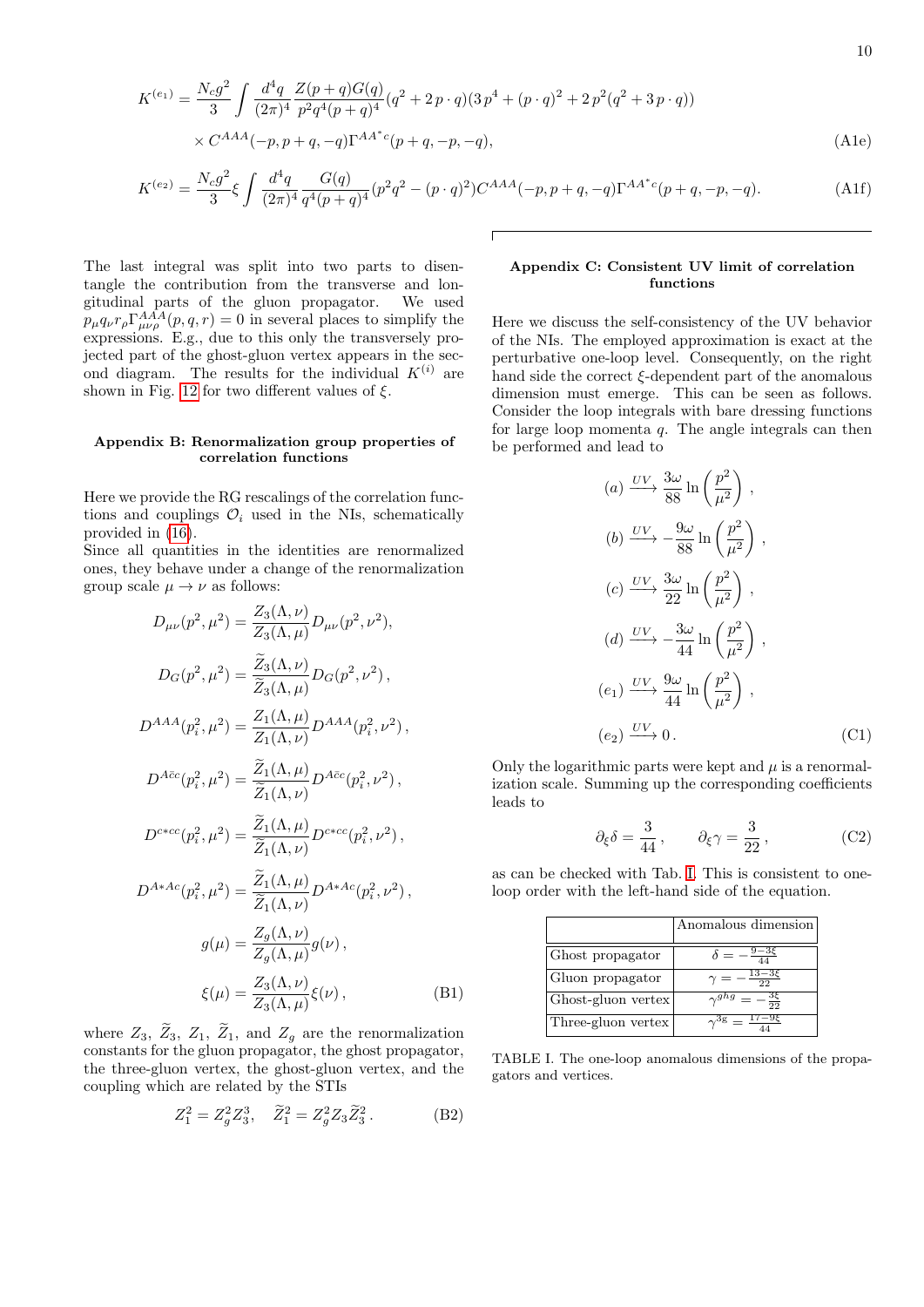

<span id="page-10-1"></span>FIG. 12. Contributions of individual diagrams at two values of  $\xi$  for the ghost (left) and the gluon (right) NIs.



<span id="page-10-2"></span>FIG. 13. The model employed for the antifield vertices for two values of the parameter  $\beta_0$  at different values for  $\xi$ .

### <span id="page-10-0"></span>Appendix D: Dependence on the parameter  $\beta_0$

The model we employ for the antifield vertices depends on one parameter  $\beta_0$ . For the results shown in the main part we used  $\beta_0 = 1$ . We tested the influence of this parameter by calculating the propagators also with  $\beta_0 =$ 0.5. The model function  $H(\bar{p}^2)$  for these two choices is shown in Fig. [13.](#page-10-2) In the quantitatively relevant regime around 1 GeV the two parameter values lead only to small differences for all  $\xi$ . The rise in the UV for larger  $\xi$  comes directly from the anomalous dimension of the antifield vertices.

The propagators obtained from  $\beta_0 = 0.5$  are compared to the ones from  $\beta_0 = 1$  in Fig. [14.](#page-10-3) We can see that changing  $\beta_0$  affects basically only the IR. Only for  $\xi > 4$ small effects in the ghost dressing function are seen also in the midmomentum regime. We thus conclude that within

the present approximation scheme the dependence on the model for the antifield vertices is of minor importance and only seen quantitatively for low momenta.



<span id="page-10-3"></span>FIG. 14. Ghost dressing function (top) and gluon propagator (bottom) for  $\beta_0 = 0.5$  and 1 at various value of  $\xi$ .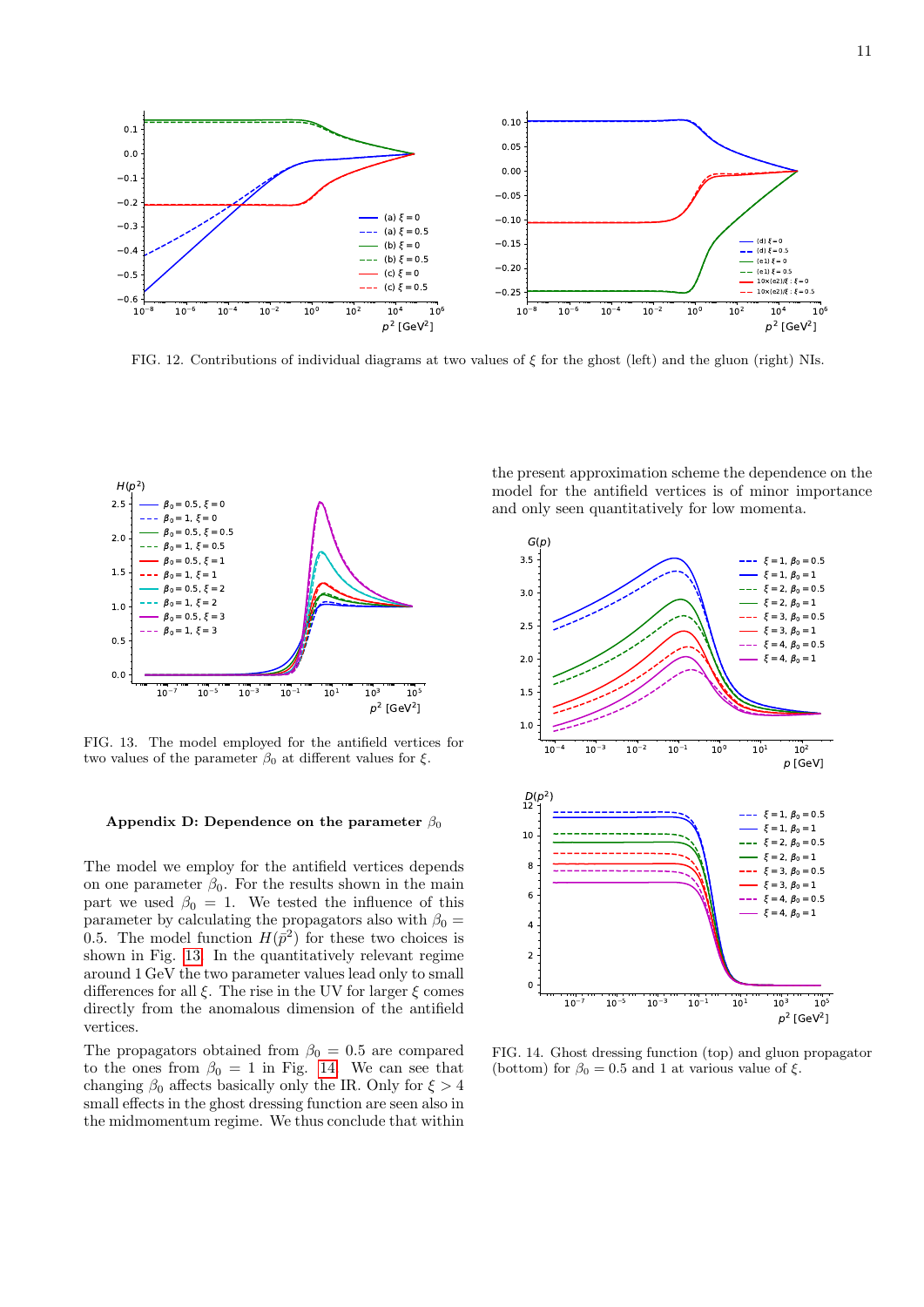- <span id="page-11-0"></span>[1] M. Q. Huber, "Gluon and ghost propagators in linear covariant gauges", Phys. Rev. D91 [no. 8, \(2015\)](http://dx.doi.org/10.1103/PhysRevD.91.085018) [085018,](http://dx.doi.org/10.1103/PhysRevD.91.085018) [arXiv:1502.04057 \[hep-ph\]](http://arxiv.org/abs/1502.04057).
- <span id="page-11-1"></span>[2] M. Q. Huber, "Correlation functions of Landau gauge Yang-Mills theory", Phys. Rev. D 101 [no. 11, \(2020\)](http://dx.doi.org/10.1103/PhysRevD.101.114009) [114009,](http://dx.doi.org/10.1103/PhysRevD.101.114009) [arXiv:2003.13703 \[hep-ph\]](http://arxiv.org/abs/2003.13703).
- <span id="page-11-2"></span>[3] M. Q. Huber, "Nonperturbative properties of Yang–Mills theories", *Phys. Rept.* **879** [\(2020\) 1–92,](http://dx.doi.org/10.1016/j.physrep.2020.04.004) [arXiv:1808.05227 \[hep-ph\]](http://arxiv.org/abs/1808.05227).
- <span id="page-11-3"></span>[4] A. K. Cyrol, L. Fister, M. Mitter, J. M. Pawlowski, and N. Strodthoff, "Landau gauge Yang-Mills correlation functions", Phys. Rev. D94 [no. 5, \(2016\) 054005,](http://dx.doi.org/10.1103/PhysRevD.94.054005) [arXiv:1605.01856 \[hep-ph\]](http://arxiv.org/abs/1605.01856).
- <span id="page-11-4"></span>[5] N. Dupuis, L. Canet, A. Eichhorn, W. Metzner, J. M. Pawlowski, M. Tissier, and N. Wschebor, "The nonperturbative functional renormalization group and its applications", Phys. Rept. 910 [\(2021\) 1–114,](http://dx.doi.org/10.1016/j.physrep.2021.01.001) [arXiv:2006.04853 \[cond-mat.stat-mech\]](http://arxiv.org/abs/2006.04853).
- <span id="page-11-5"></span>[6] A. Cucchieri and T. Mendes, "What's up with IR gluon and ghost propagators in Landau gauge? A puzzling answer from huge lattices", PoS LAT2007 (2007) 297, [arXiv:0710.0412 \[hep-lat\]](http://arxiv.org/abs/0710.0412).
- [7] A. Cucchieri and T. Mendes, "Constraints on the IR behavior of the ghost propagator in Yang-Mills theories", Phys. Rev. D78 [\(2008\) 094503,](http://dx.doi.org/10.1103/PhysRevD.78.094503) [arXiv:0804.2371 \[hep-lat\]](http://arxiv.org/abs/0804.2371).
- [8] I. L. Bogolubsky, E. M. Ilgenfritz, M. Müller-Preussker, and A. Sternbeck, "The Landau gauge gluon and ghost propagators in 4D SU(3) gluodynamics in large lattice volumes", PoS LAT2007 (2007) 290, [arXiv:0710.1968](http://arxiv.org/abs/0710.1968) [\[hep-lat\]](http://arxiv.org/abs/0710.1968).
- <span id="page-11-6"></span>[9] I. L. Bogolubsky, E. M. Ilgenfritz, M. Müller-Preussker, and A. Sternbeck, "Lattice gluodynamics computation of Landau gauge Green's functions in the deep infrared", Phys. Lett. B676 [\(2009\) 69–73,](http://dx.doi.org/10.1016/j.physletb.2009.04.076) [arXiv:0901.0736 \[hep-lat\]](http://arxiv.org/abs/0901.0736).
- <span id="page-11-7"></span>[10] R. Alkofer and L. von Smekal, "The infrared behavior of QCD Green's functions: Confinement, dynamical symmetry breaking, and hadrons as relativistic bound states", Phys. Rept. 353 (2001) 281, [arXiv:hep-ph/0007355](http://arxiv.org/abs/hep-ph/0007355).
- [11] C. S. Fischer, "Infrared properties of QCD from Dyson-Schwinger equations", [J. Phys.](http://dx.doi.org/10.1088/0954-3899/32/8/R02) G32 (2006) [R253–R291,](http://dx.doi.org/10.1088/0954-3899/32/8/R02) [arXiv:hep-ph/0605173](http://arxiv.org/abs/hep-ph/0605173).
- <span id="page-11-14"></span>[12] C. S. Fischer, A. Maas, and J. M. Pawlowski, "On the infrared behavior of Landau gauge Yang-Mills theory", Annals Phys. 324 [\(2009\) 2408–2437,](http://dx.doi.org/10.1016/j.aop.2009.07.009) [arXiv:0810.1987](http://arxiv.org/abs/0810.1987) [\[hep-ph\]](http://arxiv.org/abs/0810.1987).
- [13] A. Aguilar, D. Binosi, and J. Papavassiliou, "Gluon and ghost propagators in the Landau gauge: Deriving lattice results from Schwinger-Dyson equations", [Phys.Rev.](http://dx.doi.org/10.1103/PhysRevD.78.025010) D78 [\(2008\) 025010,](http://dx.doi.org/10.1103/PhysRevD.78.025010) [arXiv:0802.1870 \[hep-ph\]](http://arxiv.org/abs/0802.1870).
- [14] D. Dudal, J. A. Gracey, S. P. Sorella, N. Vandersickel, and H. Verschelde, "A refinement of the Gribov-Zwanziger approach in the Landau gauge: infrared propagators in harmony with the lattice results", Phys. Rev. D78 [\(2008\) 065047,](http://dx.doi.org/10.1103/PhysRevD.78.065047) [arXiv:0806.4348 \[hep-th\]](http://arxiv.org/abs/0806.4348).
- [15] D. Dudal, S. Sorella, and N. Vandersickel, "The dynamical origin of the refinement of the Gribov-Zwanziger theory", [Phys.Rev.](http://dx.doi.org/10.1103/PhysRevD.84.065039) D84 (2011)

[065039,](http://dx.doi.org/10.1103/PhysRevD.84.065039) [arXiv:1105.3371 \[hep-th\]](http://arxiv.org/abs/1105.3371).

- <span id="page-11-15"></span>[16] A. Maas, "Describing gauge bosons at zero and finite temperature", Phys.Rept. 524 [\(2013\) 203–300,](http://dx.doi.org/10.1016/j.physrep.2012.11.002) [arXiv:1106.3942 \[hep-ph\]](http://arxiv.org/abs/1106.3942).
- [17] P. Boucaud, J. P. Leroy, A. L. Yaouanc, J. Micheli, O. Pene, and J. Rodriguez-Quintero, "The Infrared Behaviour of the Pure Yang-Mills Green Functions", Few Body Syst. 53 [\(2012\) 387–436,](http://dx.doi.org/10.1007/s00601-011-0301-2) [arXiv:1109.1936](http://arxiv.org/abs/1109.1936) [\[hep-ph\]](http://arxiv.org/abs/1109.1936).
- [18] M. Quandt, H. Reinhardt, and J. Heffner, "Covariant variational approach to Yang-Mills theory", [Phys. Rev.](http://dx.doi.org/10.1103/PhysRevD.89.065037) D89 [no. 6, \(2014\) 065037,](http://dx.doi.org/10.1103/PhysRevD.89.065037) [arXiv:1310.5950 \[hep-th\]](http://arxiv.org/abs/1310.5950).
- [19] A. C. Aguilar, M. N. Ferreira, C. T. Figueiredo, and J. Papavassiliou, "Gluon mass scale through nonlinearities and vertex interplay", [Phys. Rev.](http://dx.doi.org/10.1103/PhysRevD.100.094039) D100 [no. 9, \(2019\) 094039,](http://dx.doi.org/10.1103/PhysRevD.100.094039) [arXiv:1909.09826 \[hep-ph\]](http://arxiv.org/abs/1909.09826).
- <span id="page-11-8"></span>[20] M. Peláez, U. Reinosa, J. Serreau, M. Tissier, and N. Wschebor, "A window on infrared QCD with small expansion parameters", [arXiv:2106.04526 \[hep-th\]](http://arxiv.org/abs/2106.04526).
- <span id="page-11-9"></span>[21] A. Aguilar, D. Binosi, and J. Papavassiliou, "Yang-Mills two-point functions in linear covariant gauges", Phys.Rev. D91 [\(2015\) 085014,](http://dx.doi.org/10.1103/PhysRevD.91.085014) [arXiv:1501.07150](http://arxiv.org/abs/1501.07150) [\[hep-ph\]](http://arxiv.org/abs/1501.07150).
- <span id="page-11-12"></span>[22] J. C. Breckenridge, M. J. Lavelle, and T. G. Steele, "The Nielsen identities for the two point functions of QED and QCD", Z. Phys. C 65 [\(1995\) 155–164,](http://dx.doi.org/10.1007/BF01571316) [arXiv:hep-th/9407028](http://arxiv.org/abs/hep-th/9407028).
- [23] R. Alkofer, C. S. Fischer, H. Reinhardt, and L. von Smekal, "On the infrared behaviour of gluons and ghosts in ghost- antighost symmetric gauges", [Phys.](http://dx.doi.org/10.1103/PhysRevD.68.045003) Rev. D68 [\(2003\) 045003,](http://dx.doi.org/10.1103/PhysRevD.68.045003) [arXiv:hep-th/0304134](http://arxiv.org/abs/hep-th/0304134).
- [24] A. Aguilar and J. Papavassiliou, "Infrared finite ghost propagator in the Feynman gauge", [Phys.Rev.](http://dx.doi.org/10.1103/PhysRevD.77.125022) D77 [\(2008\) 125022,](http://dx.doi.org/10.1103/PhysRevD.77.125022) [arXiv:0712.0780 \[hep-ph\]](http://arxiv.org/abs/0712.0780).
- <span id="page-11-13"></span>[25] M. Q. Huber, K. Schwenzer, and R. Alkofer, "On the infrared scaling solution of SU(N) Yang-Mills theories in the maximally Abelian gauge", [Eur. Phys. J.](http://dx.doi.org/10.1140/epjc/s10052-010-1371-x) C68 [\(2010\) 581–600,](http://dx.doi.org/10.1140/epjc/s10052-010-1371-x) [arXiv:0904.1873 \[hep-th\]](http://arxiv.org/abs/0904.1873).
- [26] A. C. Aguilar, D. Binosi, and J. Papavassiliou, "Schwinger mechanism in linear covariant gauges", Phys. Rev. D 95 [no. 3, \(2017\) 034017,](http://dx.doi.org/10.1103/PhysRevD.95.034017) [arXiv:1611.02096 \[hep-ph\]](http://arxiv.org/abs/1611.02096).
- <span id="page-11-10"></span>[27] T. De Meerleer, D. Dudal, S. P. Sorella, P. Dall'Olio, and A. Bashir, "Landau-Khalatnikov-Fradkin Transformations, Nielsen Identities, Their Equivalence and Implications for QCD", [Phys. Rev. D](http://dx.doi.org/10.1103/PhysRevD.101.085005) 101 no. 8, [\(2020\) 085005,](http://dx.doi.org/10.1103/PhysRevD.101.085005) [arXiv:1911.01907 \[hep-th\]](http://arxiv.org/abs/1911.01907).
- <span id="page-11-11"></span>[28] R. F. Sobreiro and S. P. Sorella, "A study of the Gribov copies in linear covariant gauges in Euclidean Yang-Mills theories", *JHEP* **06** (2005) 054, [arXiv:hep-th/0506165](http://arxiv.org/abs/hep-th/0506165).
- [29] M. A. L. Capri, D. Dudal, D. Fiorentini, M. S. Guimaraes, I. F. Justo, A. D. Pereira, B. W. Mintz, L. F. Palhares, R. F. Sobreiro, and S. P. Sorella, "Exact nilpotent nonperturbative BRST symmetry for the Gribov-Zwanziger action in the linear covariant gauge", Phys. Rev. D **92** [no. 4, \(2015\) 045039,](http://dx.doi.org/10.1103/PhysRevD.92.045039) [arXiv:1506.06995 \[hep-th\]](http://arxiv.org/abs/1506.06995).
- [30] M. A. L. Capri, D. Fiorentini, M. S. Guimaraes, B. W. Mintz, L. F. Palhares, S. P. Sorella, D. Dudal, I. F. Justo, A. D. Pereira, and R. F. Sobreiro, "More on the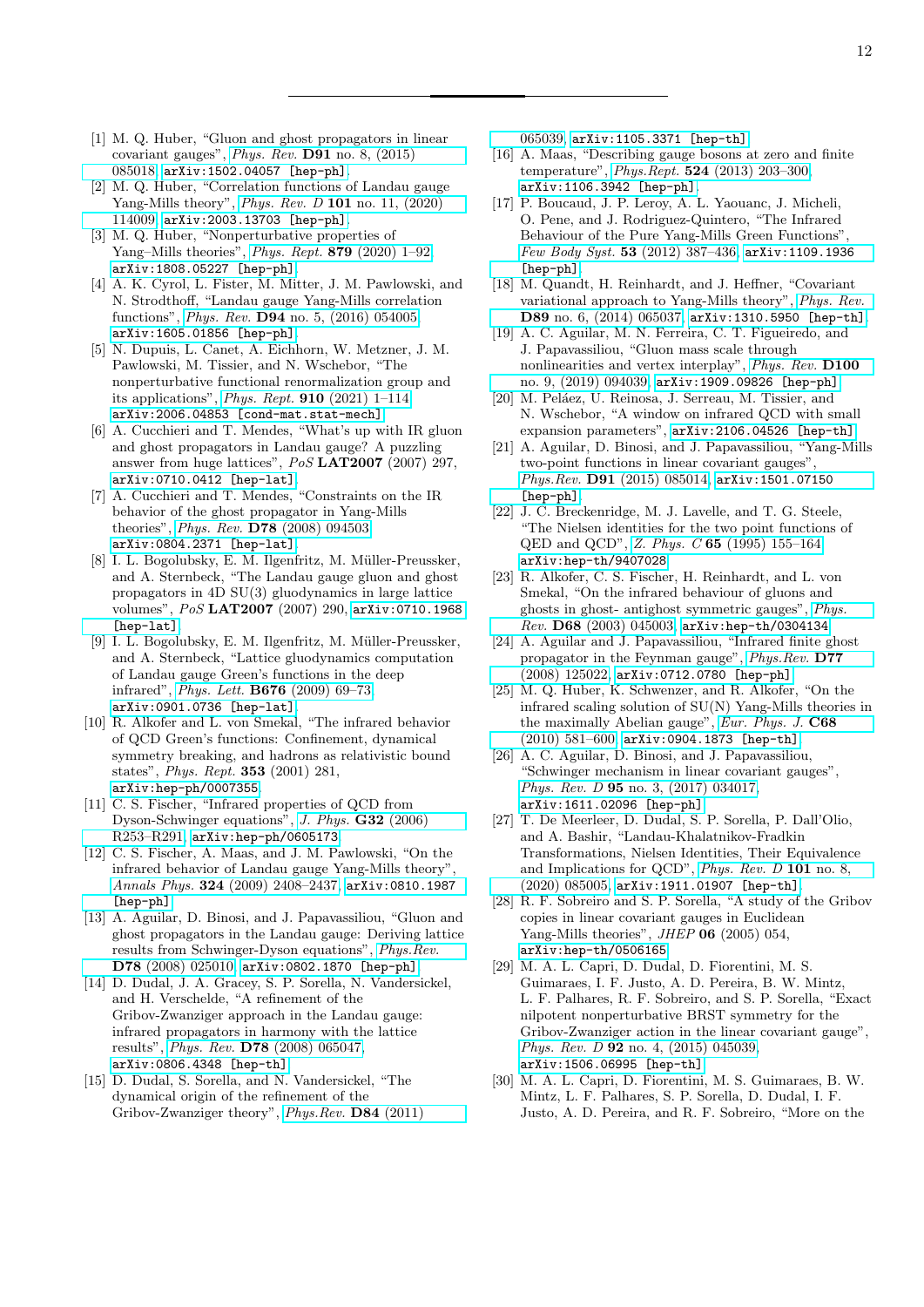nonperturbative Gribov-Zwanziger quantization of linear covariant gauges", [Phys. Rev. D](http://dx.doi.org/10.1103/PhysRevD.93.065019) 93 no. 6, (2016) [065019,](http://dx.doi.org/10.1103/PhysRevD.93.065019) [arXiv:1512.05833 \[hep-th\]](http://arxiv.org/abs/1512.05833).

- <span id="page-12-0"></span>[31] M. A. L. Capri, D. Dudal, A. D. Pereira, D. Fiorentini, M. S. Guimaraes, B. W. Mintz, L. F. Palhares, and S. P. Sorella, "Nonperturbative aspects of Euclidean Yang-Mills theories in linear covariant gauges: Nielsen identities and a BRST-invariant two-point correlation function", Phys. Rev. D 95 [no. 4, \(2017\) 045011,](http://dx.doi.org/10.1103/PhysRevD.95.045011) [arXiv:1611.10077 \[hep-th\]](http://arxiv.org/abs/1611.10077).
- <span id="page-12-1"></span>[32] F. Siringo, "Gluon propagator in Feynman gauge by the method of stationary variance", [Phys.Rev.](http://dx.doi.org/10.1103/PhysRevD.90.094021) D90 no. 9, [\(2014\) 094021,](http://dx.doi.org/10.1103/PhysRevD.90.094021) [arXiv:1408.5313 \[hep-ph\]](http://arxiv.org/abs/1408.5313).
- [33] F. Siringo, "Second order gluon polarization for SU(N) theory in a linear covariant gauge", [Phys. Rev.](http://dx.doi.org/10.1103/PhysRevD.92.074034) D92 [no. 7, \(2015\) 074034,](http://dx.doi.org/10.1103/PhysRevD.92.074034) [arXiv:1507.00122 \[hep-ph\]](http://arxiv.org/abs/1507.00122).
- <span id="page-12-2"></span>[34] F. Siringo and G. Comitini, "The gluon propagator in linear covariant  $R_{\xi}$  gauges", [arXiv:1806.08397](http://arxiv.org/abs/1806.08397) [\[hep-ph\]](http://arxiv.org/abs/1806.08397).
- <span id="page-12-3"></span>[35] A. Cucchieri, T. Mendes, and E. M. Santos, "Covariant gauge on the lattice: A New implementation", [Phys.Rev.Lett.](http://dx.doi.org/10.1103/PhysRevLett.103.141602) 103 (2009) 141602, [arXiv:0907.4138](http://arxiv.org/abs/0907.4138) [\[hep-lat\]](http://arxiv.org/abs/0907.4138).
- [36] A. Cucchieri, T. Mendes, G. M. Nakamura, and E. M. S. Santos, "Gluon Propagators in Linear Covariant Gauge", PoS [FACESQCD](http://dx.doi.org/10.22323/1.117.0026) (2010) 026, [arXiv:1102.5233 \[hep-lat\]](http://arxiv.org/abs/1102.5233).
- <span id="page-12-26"></span>[37] P. Bicudo, D. Binosi, N. Cardoso, O. Oliveira, and P. J. Silva, "Lattice gluon propagator in renormalizable  $\xi$ gauges", Phys. Rev. D92 [no. 11, \(2015\) 114514,](http://dx.doi.org/10.1103/PhysRevD.92.114514) [arXiv:1505.05897 \[hep-lat\]](http://arxiv.org/abs/1505.05897).
- <span id="page-12-27"></span>[38] A. Cucchieri, D. Dudal, T. Mendes, O. Oliveira, M. Roelfs, and P. J. Silva, "Lattice Computation of the Ghost Propagator in Linear Covariant Gauges", [PoS](http://dx.doi.org/10.22323/1.334.0252) [LATTICE2018](http://dx.doi.org/10.22323/1.334.0252) (2018) 252, [arXiv:1811.11521](http://arxiv.org/abs/1811.11521) [\[hep-lat\]](http://arxiv.org/abs/1811.11521).
- <span id="page-12-4"></span>[39] A. Cucchieri, D. Dudal, T. Mendes, O. Oliveira, M. Roelfs, and P. J. Silva, "Faddeev-Popov Matrix in Linear Covariant Gauge: First Results", [Phys. Rev. D](http://dx.doi.org/10.1103/PhysRevD.98.091504) 98 [no. 9, \(2018\) 091504,](http://dx.doi.org/10.1103/PhysRevD.98.091504) [arXiv:1809.08224 \[hep-lat\]](http://arxiv.org/abs/1809.08224).
- <span id="page-12-5"></span>[40] A. Cucchieri, A. Maas, and T. Mendes, "Infrared-suppressed gluon propagator in 4-D Yang-Mills theory in a Landau-like gauge", [Mod. Phys.](http://dx.doi.org/10.1142/S0217732307024450) Lett. A22 [\(2007\) 2429–2438,](http://dx.doi.org/10.1142/S0217732307024450) [arXiv:hep-lat/0701011](http://arxiv.org/abs/hep-lat/0701011) [\[hep-lat\]](http://arxiv.org/abs/hep-lat/0701011).
- <span id="page-12-6"></span>[41] A. Andrasi and J. C. Taylor, "Renormalization in a Landau to Coulomb interpolating gauge in Yang-Mills theory", [arXiv:2103.01683 \[hep-th\]](http://arxiv.org/abs/2103.01683).
- <span id="page-12-7"></span>[42] D. Dudal, J. Gracey, V. Lemes, M. Sarandy, R. F. Sobreiro, S. P. Sorella, and H. Verschelde, "An analytic study of the off-diagonal mass generation for Yang-Mills theories in the maximal Abelian gauge", [Phys. Rev.](http://dx.doi.org/10.1103/PhysRevD.70.114038) D70 [\(2004\) 114038,](http://dx.doi.org/10.1103/PhysRevD.70.114038) [arXiv:hep-th/0406132](http://arxiv.org/abs/hep-th/0406132).
- <span id="page-12-8"></span>[43] M. Q. Huber, On gauge fixing aspects of the infrared behavior of Yang-Mills Green functions. Springer, 2010. [arXiv:1005.1775 \[hep-th\]](http://arxiv.org/abs/1005.1775). Ph.D.Thesis, Karl-Franzens-University Graz, Theses series.
- <span id="page-12-9"></span>[44] M. A. L. Capri, R. F. Sobreiro, and S. P. Sorella, "Interpolating among the Landau, Coulomb and maximal Abelian gauges", [Phys. Rev.](http://dx.doi.org/10.1103/PhysRevD.73.041701) D73 (2006) [041701,](http://dx.doi.org/10.1103/PhysRevD.73.041701) [arXiv:hep-th/0512096](http://arxiv.org/abs/hep-th/0512096).
- <span id="page-12-10"></span>[45] M. A. L. Capri, R. F. Sobreiro, S. P. Sorella, and R. Thibes, "Renormalizability of a generalized gauge fixing interpolating among the Coulomb, Landau and

maximal Abelian gauges", [Annals Phys.](http://dx.doi.org/10.1016/j.aop.2006.09.001) 322 (2007) [1776–1789,](http://dx.doi.org/10.1016/j.aop.2006.09.001) [arXiv:hep-th/0607117 \[hep-th\]](http://arxiv.org/abs/hep-th/0607117).

- <span id="page-12-11"></span>[46] D. Dudal, J. A. Gracey, V. E. R. Lemes, R. F. Sobreiro, S. P. Sorella, R. Thibes, and H. Verschelde, "Remarks on a class of renormalizable interpolating gauges", JHEP 07 [\(2005\) 059,](http://dx.doi.org/10.1088/1126-6708/2005/07/059) [arXiv:hep-th/0505037 \[hep-th\]](http://arxiv.org/abs/hep-th/0505037).
- <span id="page-12-12"></span>[47] C. Becchi, A. Rouet, and R. Stora, "Renormalization of Gauge Theories", Annals Phys. 98 [\(1976\) 287–321.](http://dx.doi.org/10.1016/0003-4916(76)90156-1)
- <span id="page-12-13"></span>[48] I. V. Tyutin, "Gauge Invariance in Field Theory and Statistical Physics in Operator Formalism", LEBEDEV-75-39 (1975) , [arXiv:0812.0580 \[hep-th\]](http://arxiv.org/abs/0812.0580).
- <span id="page-12-14"></span>[49] I. A. Batalin and G. A. Vilkovisky, "Gauge Algebra and Quantization", [Phys. Lett. B](http://dx.doi.org/10.1016/0370-2693(81)90205-7) 102 (1981) 27–31.
- [50] I. A. Batalin and G. a. Vilkovisky, "FEYNMAN RULES FOR REDUCIBLE GAUGE THEORIES", Phys. Lett. B 120 [\(1983\) 166–170.](http://dx.doi.org/10.1016/0370-2693(83)90645-7)
- [51] I. A. Batalin and G. A. Vilkovisky, "Quantization of Gauge Theories with Linearly Dependent Generators", Phys. Rev. D 28 [\(1983\) 2567–2582.](http://dx.doi.org/10.1103/PhysRevD.28.2567)
- <span id="page-12-15"></span>[52] A. Fuster, M. Henneaux, and A. Maas, "BRST quantization: A Short review", [Int. J. Geom. Meth.](http://dx.doi.org/10.1142/S0219887805000892) Mod. Phys. 2 [\(2005\) 939–964,](http://dx.doi.org/10.1142/S0219887805000892) [arXiv:hep-th/0506098](http://arxiv.org/abs/hep-th/0506098).
- <span id="page-12-16"></span>[53] G. Eichmann, R. Williams, R. Alkofer, and M. Vujinovic, "The three-gluon vertex in Landau gauge", Phys.Rev. D89 [\(2014\) 105014,](http://dx.doi.org/10.1103/PhysRevD.89.105014) [arXiv:1402.1365 \[hep-ph\]](http://arxiv.org/abs/1402.1365).
- <span id="page-12-17"></span>[54] D. Binosi and J. Papavassiliou, "Pinch technique and the Batalin-Vilkovisky formalism", [Phys. Rev. D](http://dx.doi.org/10.1103/PhysRevD.66.025024) 66 [\(2002\) 025024,](http://dx.doi.org/10.1103/PhysRevD.66.025024) [arXiv:hep-ph/0204128](http://arxiv.org/abs/hep-ph/0204128).
- <span id="page-12-18"></span>[55] D. Binosi, J. Papavassiliou, and A. Pilaftsis, "Displacement operator formalism for renormalization and gauge dependence to all orders", [Phys. Rev. D](http://dx.doi.org/10.1103/PhysRevD.71.085007) 71 [\(2005\) 085007,](http://dx.doi.org/10.1103/PhysRevD.71.085007) [arXiv:hep-ph/0501259](http://arxiv.org/abs/hep-ph/0501259).
- <span id="page-12-21"></span>[56] A. Sternbeck,  $arXiv:hep-lat/0609016$ , PhD thesis, Humboldt-Universität zu Berlin, 2006.
- <span id="page-12-22"></span>[57] A. Maas, "Constraining the gauge-fixed Lagrangian in minimal Landau gauge", [arXiv:1907.10435 \[hep-lat\]](http://arxiv.org/abs/1907.10435).
- [58] A. Cucchieri, A. Maas, and T. Mendes, "Three-point vertices in Landau-gauge Yang-Mills theory", [Phys.](http://dx.doi.org/10.1103/PhysRevD.77.094510) Rev. D77 [\(2008\) 094510,](http://dx.doi.org/10.1103/PhysRevD.77.094510) [arXiv:0803.1798 \[hep-lat\]](http://arxiv.org/abs/0803.1798).
- <span id="page-12-23"></span>[59] A. Sternbeck, P.-H. Balduf, A. Kızılersu, O. Oliveira, P. J. Silva, J.-I. Skullerud, and A. G. Williams, "Triple-gluon and quark-gluon vertex from lattice QCD in Landau gauge", PoS [LATTICE2016](http://dx.doi.org/10.22323/1.256.0349) (2017) 349, [arXiv:1702.00612 \[hep-lat\]](http://arxiv.org/abs/1702.00612).
- <span id="page-12-24"></span>[60] A. Athenodorou, D. Binosi, P. Boucaud, F. De Soto, J. Papavassiliou, J. Rodriguez-Quintero, and S. Zafeiropoulos, "On the zero crossing of the three-gluon vertex", *Phys. Lett.* **B761** (2016) 444-449, [arXiv:1607.01278 \[hep-ph\]](http://arxiv.org/abs/1607.01278).
- [61] A. G. Duarte, O. Oliveira, and P. J. Silva, "Further Evidence For Zero Crossing On The Three Gluon Vertex", Phys. Rev. D94 [no. 7, \(2016\) 074502,](http://dx.doi.org/10.1103/PhysRevD.94.074502) [arXiv:1607.03831 \[hep-lat\]](http://arxiv.org/abs/1607.03831).
- <span id="page-12-25"></span>[62] A. C. Aguilar, F. De Soto, M. N. Ferreira, J. Papavassiliou, and J. Rodríguez-Quintero, "Infrared facets of the three-gluon vertex", [Phys. Lett. B](http://dx.doi.org/10.1016/j.physletb.2021.136352) 818 [\(2021\) 136352,](http://dx.doi.org/10.1016/j.physletb.2021.136352) [arXiv:2102.04959 \[hep-ph\]](http://arxiv.org/abs/2102.04959).
- <span id="page-12-19"></span>[63] A. Blum, M. Q. Huber, M. Mitter, and L. von Smekal, "Gluonic three-point correlations in pure Landau gauge QCD", Phys. Rev. D 89 [\(2014\) 061703\(R\),](http://dx.doi.org/10.1103/PhysRevD.89.061703) [arXiv:1401.0713 \[hep-ph\]](http://arxiv.org/abs/1401.0713).
- <span id="page-12-20"></span>[64] A. Aguilar, D. Binosi, D. Ibáñez, and J. Papavassiliou, "Effects of divergent ghost loops on the Green's